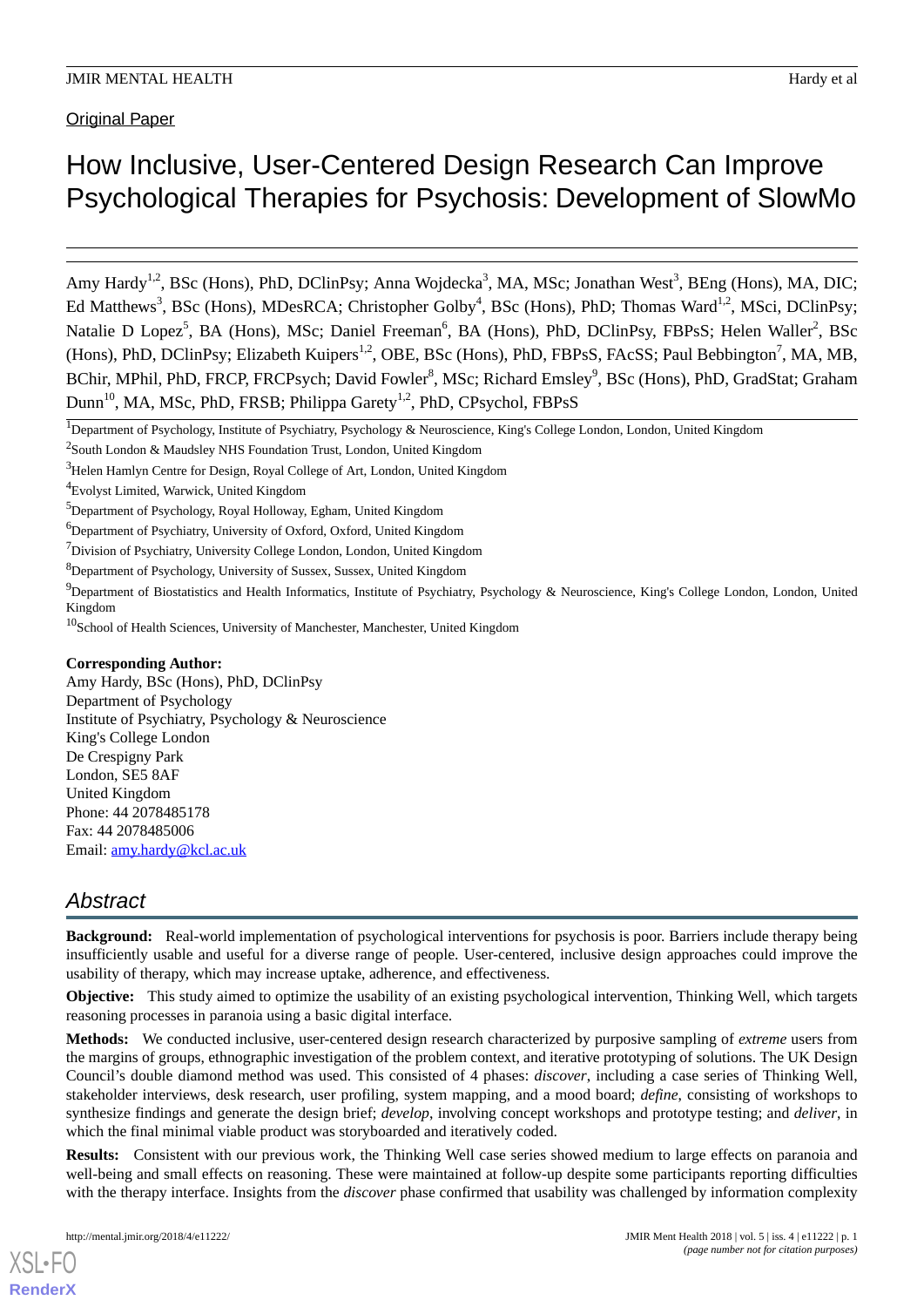and poor accessibility. Participants were generally positive about the potential of technology to be enjoyable, help manage paranoia, and provide tailored interpersonal support from therapists and peers, although they reported privacy and security concerns. The *define* phase highlighted that the therapy redesign should support monitoring, simplify information processing, enhance enjoyment and trust, promote personalization and normalization, and offer flexible interpersonal support. During the *develop* phase over 60 concepts were created, with 2 key concepts of thoughts visualized as bubbles and therapy as a journey selected for storyboarding. The output of the *deliver* phase was a minimal viable product of an innovative digital therapy, SlowMo. SlowMo works by helping people to notice their worries and fast thinking habits, and encourages them to *slow down for a moment* to find ways of feeling safer. A Web app supports the delivery of 8 face-to-face sessions, which are synchronized to a native mobile app.

**Conclusions:** SlowMo makes use of personalization, ambient information, and visual metaphors to tailor the appeal, engagement, and memorability of therapy to a diversity of needs. Feasibility testing has been promising, and the efficacy of SlowMo therapy is now being tested in a multicentered randomized controlled trial. The study demonstrates that developments in psychological theory and techniques can be enhanced by improving the usability of the therapy interface to optimize its impact in daily life.

#### (JMIR Ment Health 2018;5(4):e11222) doi: [10.2196/11222](http://dx.doi.org/10.2196/11222)

#### **KEYWORDS**

inclusive design; user-centered design; participatory design; design thinking; mHealth; eHealth; digital therapy; schizophrenia; paranoia; psychosis

## *Introduction*

#### **Background to SlowMo Therapy**

The development of psychological interventions for psychosis has accelerated in the last 2 decades, particularly with the second- and third-wave cognitive behavioral therapies (CBT) [[1\]](#page-13-0). Although these show promise in reducing distress and improving people's quality of life, significant barriers to real-world effectiveness remain [\[2](#page-13-1),[3\]](#page-13-2). Effect sizes are in the small to medium range, and psychological interventions are only accessed by 15 to 30% of eligible service users [\[4](#page-13-3)[-8](#page-13-4)]. Some people are not motivated to try therapy and those that do may struggle to understand it and to apply new insights to everyday situations [\[9](#page-14-0)[-11](#page-14-1)]. Efforts to improve effectiveness have focused so far on identifying causal mechanisms linked to specific outcomes and developing therapy techniques that target these mechanisms [[12\]](#page-14-2). For example, interventions for sleep, worry, self-esteem, and reasoning styles have demonstrated larger effect sizes on paranoia compared with generic CBT for psychosis [[13](#page-14-3)[-15](#page-14-4)]. However, there is continuing concern about barriers to therapy access, uptake, and adherence [[5](#page-13-5),[12,](#page-14-2)[16\]](#page-14-5), and strategies for improving implementation are urgently needed.

We propose that enhancing the usability (or ease-of-use) of therapy will address implementation barriers and thereby improve effectiveness. To the best of our knowledge, this study is the first to focus on optimizing the usability of an existing therapy (Thinking Well) by conducting inclusive, user-centered design (UCD) research. Thinking Well is a brief protocol-based therapy that targets jumping-to-conclusions and belief inflexibility, the reasoning styles that contribute to paranoia [[17\]](#page-14-6). We have already shown that this therapy improved reasoning and reduced paranoia in a case series, a randomized experimental study, and 2 feasibility randomized controlled trials [[10,](#page-14-7)[18](#page-14-8)[-20](#page-14-9)]. However, its effects declined following the end of therapy, and some people reported that the intervention was insufficiently personalized, enjoyable, or applicable to daily life. Moreover, people with working memory problems and negative symptoms tended to benefit less from the therapy [[10\]](#page-14-7).

This may, in part, be because of the use of thought records, a widely used tool for the identification and evaluation of distressing cognitions in CBT. Thought records can be cognitively demanding to complete, and their pen-and-paper verbal format limits their usefulness in supporting real-world behavior change [\[21](#page-14-10),[22\]](#page-14-11). Before proceeding to a multicenter randomized controlled trial, we therefore sought to optimize the usability of the intervention to address these concerns. The output of this study, SlowMo, is an innovative blended digital therapy for people who fear harm from others. A Web app supports the delivery of 8 face-to-face sessions, which are synchronized to a native mobile app for use in daily life. SlowMo works by helping people to notice their worries and fast thinking habits, and encourages them to *slow down for a moment*to find ways of feeling safer. SlowMo is currently being tested in a multicenter randomized controlled trial [\[23](#page-14-12)].

#### **Designing Digital Interventions for Psychosis**

SlowMo reflects the rapid growth of digital technology in mental health care, given its potential to improve access, outcomes, and costs [\[24](#page-14-13)-[26\]](#page-14-14). In psychosis, findings indicate promising rates of acceptability, usability, and safety for interventions delivered via the Web, short message service (SMS) text messaging, mobile phone apps, and virtual reality. However, research is in its infancy and further development and testing are required [\[27](#page-14-15)[-31](#page-15-0)]. In addition, gender, age, ethnicity, severity of difficulties, digital literacy, and social support may moderate adherence. This suggests interventions need to be tailored to the needs of a range of potential users [\[32](#page-15-1)[-36](#page-15-2)]. Indeed, concerns about uptake and adherence are common in digital health interventions, given the marked overrepresentation among users of highly educated women. This highlights the need to ensure technology interfaces are more compelling and appealing across all groups in society [\[37](#page-15-3)].

*Design thinking* is a process whereby challenges to therapy access, uptake, and adherence can be addressed. It involves developing a rich understanding of the problem area and its context to identify valued outcomes. From this, themes are derived to develop possible new ways of *framing* the problem

 $XSJ \cdot F$ **[RenderX](http://www.renderx.com/)**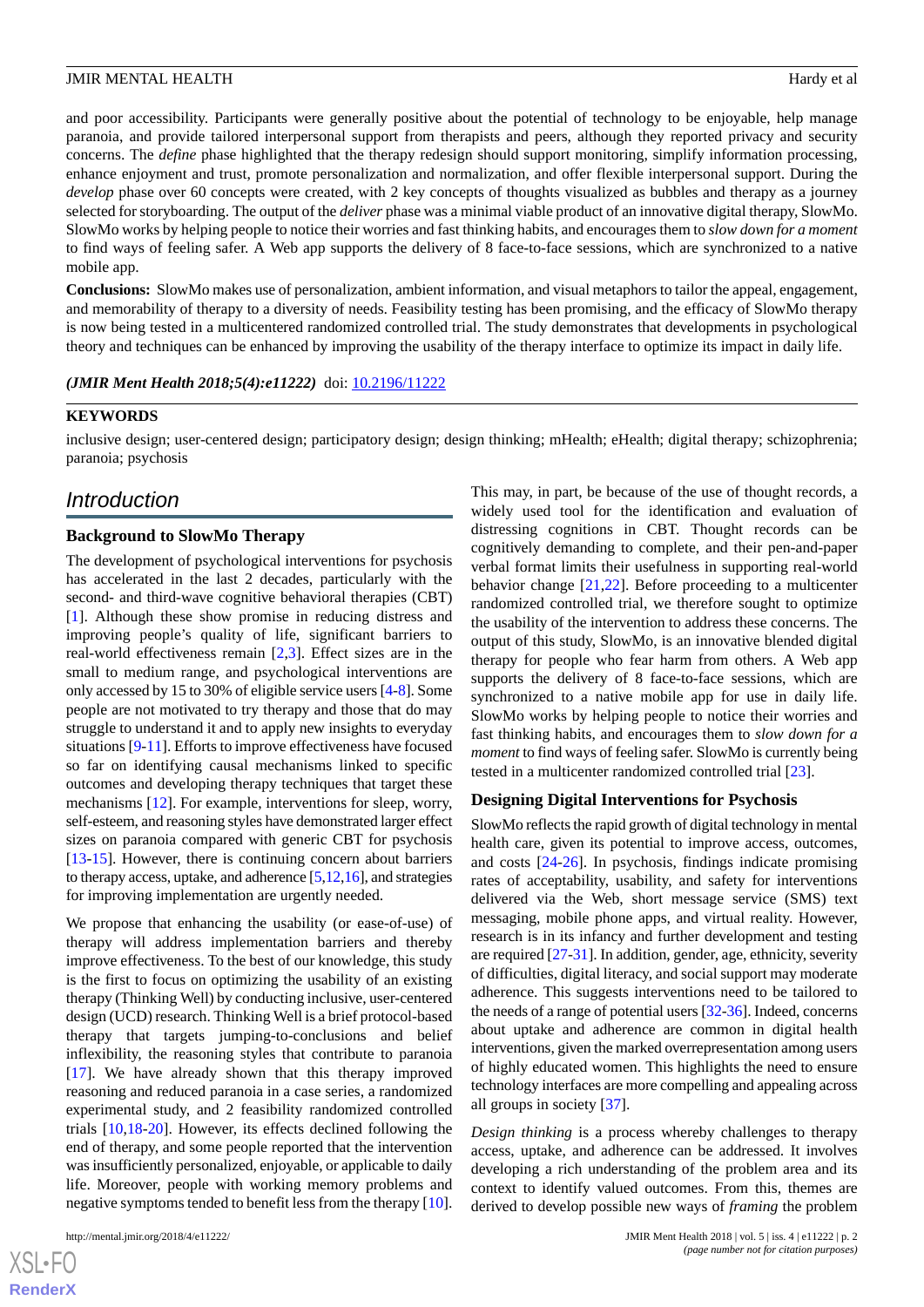by highlighting its paradoxes, and solutions are then generated to resolve them [\[38](#page-15-4),[39\]](#page-15-5). For example, paradoxes that design thinking may help to resolve include a person's desire to be healthier while continuing to engage in unhealthy behaviors or government attempts to promote a sense of safety through authoritarian controls that actually exacerbate public perceptions that society is dangerous. However, design thinking alone is insufficient to lead to meaningful change, as professional designers often operate outside problem contexts, and this may limit their ability to understand the problem and develop effective solutions.

UCD methods address this limitation as they privilege the empathic understanding of end users and their contexts, thereby ensuring solutions are relevant to the diverse needs of people involved [[39](#page-15-5)[-41](#page-15-6)]. *Participatory design*, or codesign, is a UCD technique that emphasizes direct user involvement and has its roots in activism and shared decision making. It is increasingly used in digital mental health research, based on ethnographic and qualitative methods [\[42](#page-15-7)-[44\]](#page-15-8). To date, participatory design methods used in the development of digital therapies for psychosis have included investigation of stakeholder attitudes through observation, surveys, interviews and focus groups, workshops to develop and test prototype ideas, and laboratory-based *think aloud* usability tests [[45-](#page-15-9)[53\]](#page-16-0). However, these studies have not tended to incorporate design thinking methodology, which can constrain innovation, so that new designs are variations of the status quo. In addition, a risk inherent in participatory design is that the most willing, able, and vocal users are more likely to be involved so that the needs of marginalized people are neglected.

#### **Research Objectives**

Our multidisciplinary collaboration of people with lived experience, clinicians, researchers, industrial designers, and software developers aimed to integrate the best practice principles of design thinking and participatory design. This involved using the Design Council's [[54\]](#page-16-1) double diamond method and adopting an inclusive UCD approach. The double diamond consists of ethnographic investigation of the problem context (the *discover* phase) and using insights from this phase to reframe the problem and generate a design brief (the *define* phase). From this, solutions are generated and iteratively tested with users (the *develop* phase), with feedback determining the optimal design for development (the *deliver* phase). Our strategy for involving people in the design process, inclusive UCD, is different from conventional participatory design. It involves purposive sampling of people at the margins of a normal distribution (extreme users) to ensure the design solution is suitable for the widest range of people. This purposive sampling of extreme users can help to ensure the needs of marginalized groups are considered [[55\]](#page-16-2). On the basis of previous findings, we assumed demographics, cognitive abilities, use of technology, and attitudes to therapy were of particular relevance to the therapy design. We therefore aimed to ensure our sample of people with lived experience of psychosis reflected the extremes of these dimensions.

In summary, we anticipated that the inclusive, UCD research methods employed would support the development of an

 $XS$  • FO **[RenderX](http://www.renderx.com/)** improved version of the Thinking Well intervention tailored to meet a diversity of needs. Our intention was that the design thinking approach would result in a redesign of the therapy that was more accessible, appealing, memorable, and easy to use, both within sessions and in daily life.

## *Methods*

#### **Study Design**

We conducted our design research alongside a case series of the previous version of the *Thinking Well* therapy. This was done to support the discovery phase of the double diamond. The case series will first be described, followed by an overview of the double diamond method. The design research was conducted from October 2014 to May 2017.

#### **Thinking Well Case Series**

#### *Participants*

Fourteen participants were recruited from community mental health teams in a National Health Service (NHS) Trust between March 2014 and May 2015 (see [Table 1](#page-5-0) in the Results section). Inclusion criteria were a diagnosis of nonaffective psychosis, aged 18 to 65 years at study entry, with relatively stable symptoms and no major crisis in the 3 months before participation, a sufficient level of English to complete measures and participate in the intervention, and a score of 33 or above on the Green Paranoid Thoughts Scale (GPTS) [[56\]](#page-16-3). Exclusion criteria were lack of capacity to provide informed consent, primary diagnosis of substance dependency, and a primary diagnosis of organic syndrome or learning disability.

#### *Design*

A case series design was used. Assessments were conducted at baseline, post therapy (8 weeks), and at follow-up (12 weeks).

#### *Intervention*

The case series used the fourth version of Thinking Well, which built on earlier iterations and aimed to incorporate the participant feedback from our previous trial (see Waller et al's study [\[20](#page-14-9)] for a description of the preceding version of the therapy). This new version was developed before starting the inclusive UCD research. The changes included presentation of therapy session materials in PowerPoint, on a laptop, to allow for more multimedia, interactive content; Web pages hosted on a NHS website to support the use of therapy strategies outside of sessions; and use of everyday accessible terminology for key psychological concepts. For example, the terms fast and slow thinking were introduced as a heuristic for capturing the ideas of jumping to conclusions and belief inflexibility, and analytical and reflective thinking, together with the focus on *slowing down for a moment* as a means of managing worries [[57\]](#page-16-4). Other changes, based on feedback from therapists in the previous trial, included extending the therapy content from 4 to 6 meetings and adding sessions on the impact of past experiences and confirmatory bias in paranoia. Although this version of Thinking Well was more digitized than previous versions, the software was not fully interactive. Pen and paper materials were still used during therapy sessions and offered for out-of-session use if people were unwilling or unable to use the Web pages.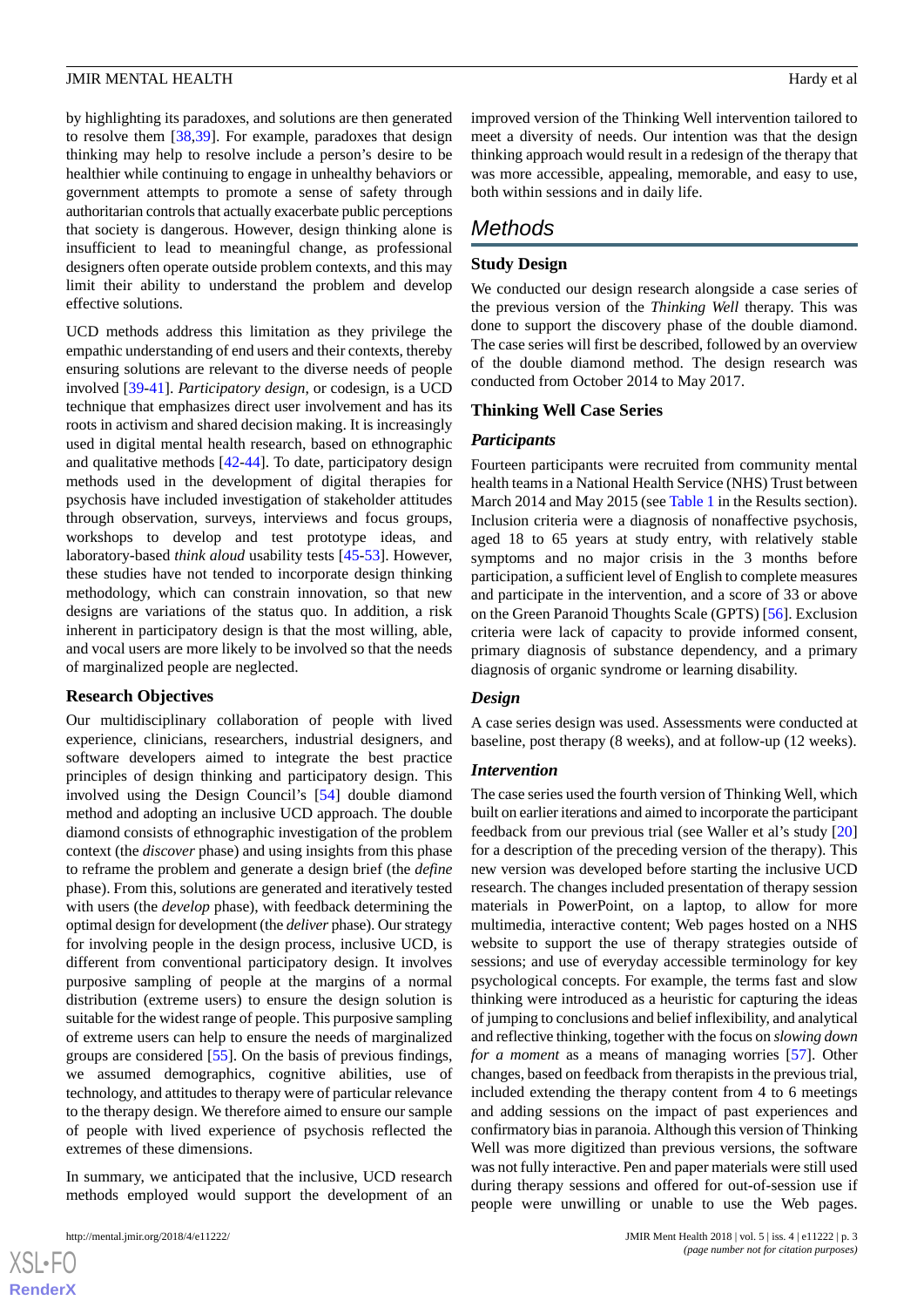Screenshots providing an example of the therapy materials, taken from session 1, are shown in [Multimedia Appendix 1](#page-13-6) (including PowerPoint slides used in the session with images of the paper thought record and practice card and the out-of-session Web pages). Therapy was delivered by clinical psychologists with at least 5 years of experience in delivering cognitive behavioral therapy for psychosis (CBTp) or therapists who had completed a postgraduate CBTp diploma and had a minimum of 1 year of postqualification experience.

#### *Measures*

#### **Positive and Negative Symptoms**

The Scale for the Assessment of Positive Symptoms (SAPS) [[58\]](#page-16-5) is a 34-item semistructured interview used to assess the severity of hallucinations, delusions, bizarre behavior, and positive formal thought disorder. Each item is rated over the past month from 0 (absent) to 5 (severe) with global ratings for each section. Negative symptoms over the past week were assessed using the Brief Negative Symptom Scale (BNSS), a 13-item semistructured interview measuring blunted affect, alogia, asociality, anhedonia, and avolition, on a 7-point scale from 0 (absent) to 6 (severe) [[59\]](#page-16-6). The SAPS and BNSS were only completed at baseline to assess the clinical characteristics of the sample.

#### **State Paranoia**

The GPTS [[56\]](#page-16-3) is a 32-item measure of state paranoia with sections on ideas of reference and persecution. Each item is rated over the past month from 1 (not at all) to 5 (totally) and a total score is derived.

#### **Paranoia Distress and Preoccupation**

Participants were asked to rate their current distress and preoccupation regarding their main paranoia belief using a 100-point Visual Analog Scale (VAS) ranging from 0 (not at all) to 100 (totally).

#### <span id="page-3-0"></span>**Paranoia Conviction**

Using a VAS, participants were asked to provide a rating between 0 (believe not at all) and 100 (believe absolutely) of their current conviction in their main paranoia belief.

## **Belief Flexibility**

Two items were employed to assess belief flexibility. Possibility of being mistaken was assessed using an item from the Maudsley Assessment of Delusions Scale [\[60\]](#page-16-7), with participants providing a rating from 0 to 100 to indicate if it was at all possible that they may be mistaken in their belief. The Explanation of Experiences assessment [[61\]](#page-16-8) was then used to explore whether participants had any alternative explanations for the experiences contributing to their main paranoia belief.

#### **Well-Being**

The Warwick-Edinburgh Mental Well-Being Scale [[62\]](#page-16-9) was used to measure participants'sense of well-being. This consists of 14 items, rated from 1 (none of the time) to 5 (all of the time), measuring the degree of positive emotions, fulfilling personal relationships, and sense of agency experienced by participants. A total score is derived, with higher scores indicating more well-being.

#### **Therapy Feedback**

A semistructured interview schedule was used after each therapy session and at the end of therapy to elicit feedback regarding acceptability, usefulness, and usability.

#### *Analysis*

Feedback interviews are summarized descriptively. As this case series was primarily conducted to support the design research and not powered to detect significant effects, the focus of the results is not on significance testing. However, to support comparison with our previous work, we report Cohen *d* standardized effect sizes for continuous outcomes, calculated as the difference in the mean between 2 time points divided by the SD of the change.

#### **Inclusive, User-Centered Design Research**

An overview of the design research methods used at each phase of the double diamond is shown in [Figure 1](#page-3-0) and will be further described below.

**Figure 1.** The design research methods used at each phase of the double diamond to develop SlowMo therapy.



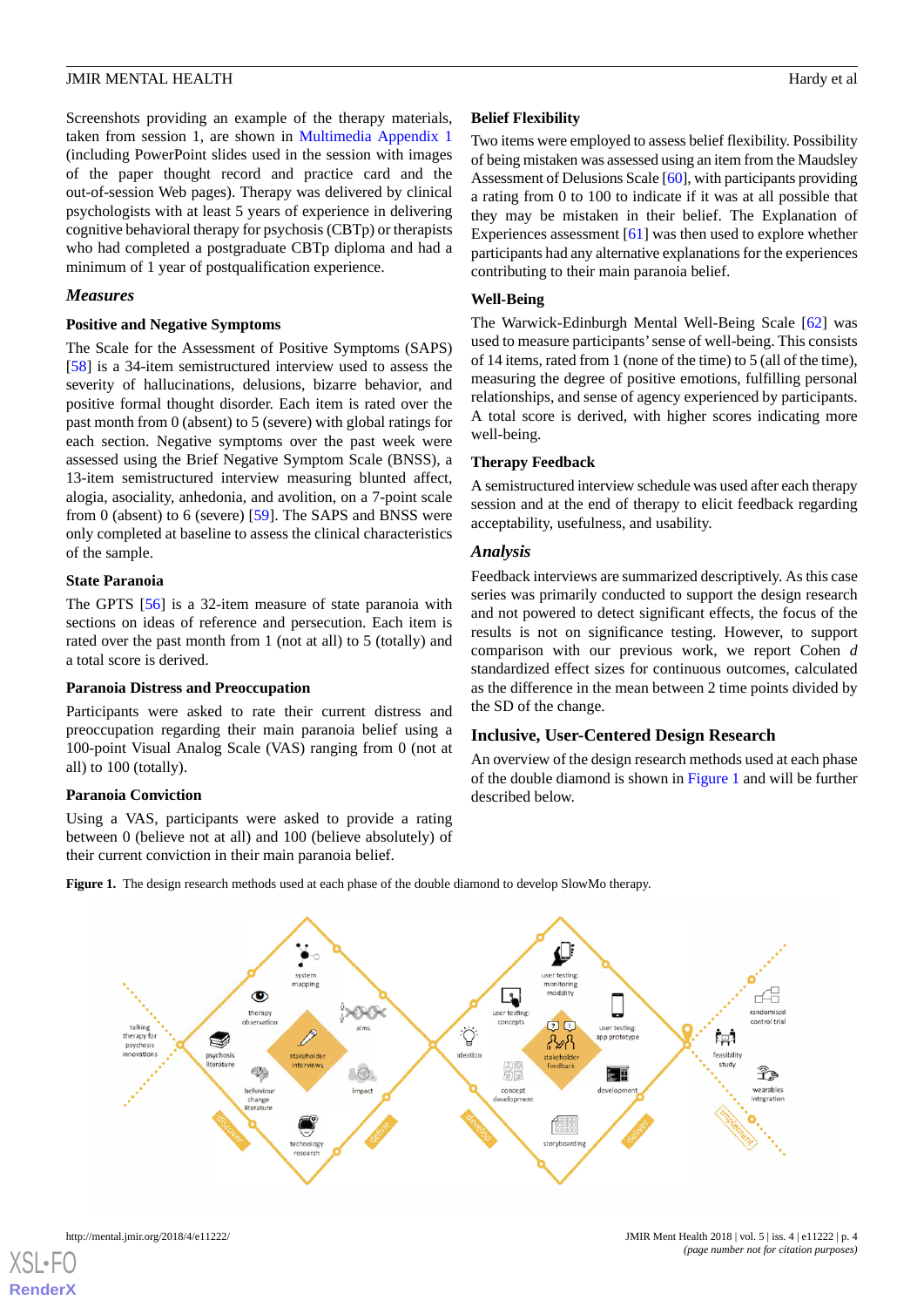#### *Discover*

The aim of this phase was to develop a shared understanding of psychological therapy, behavior change, psychosis, and technology use from the perspective of service users, carers, therapists, and clinicians. This phase is *divergent*in its approach as it explores the subject matter from a variety of viewpoints. It started with desk research covering empirical studies, self-help books, therapy manuals, lived experience narratives, computer games, and gamification. The lead designer (AW) did live and taped observations of the Thinking Well case series and, for comparison, taped observations of 2 cases of a therapy targeting anxiety processes in paranoia. In total, 6 service users were interviewed about topics, including their daily habits, therapy experiences, attitudes toward therapy, and technology preferences. Therapists were shadowed in their service contexts to gain insight into their roles and service user journeys through the system. Following these tasks, user profiles of prototypical service users and therapists were created, together with mapping of the contexts in which therapy is delivered. Methods for illustrating and visualizing thoughts and emotions were also explored to identify the most intuitive ways of communicating them. This included research into areas such as art, visual communication, symbolism, music, movement, and dyslexia.

## *Define*

The define phase is *convergent*in its approach, aiming to refine and reframe the breadth of insights emerging from the *discover* phase. This consisted of workshops to synthesize the research insights into themes and identify the most salient areas for improving mental health care in psychosis. A matrix of service users' and clinicians' needs in relation to the therapy was developed, with each need rated according to potential impact and ease of implementation. On the basis of these insights, a design brief was developed, specifying the desired area of impact and aims for the redesign.

## *Develop*

The develop phase resumed a divergent process, which focused on creating a wide range of ideas for addressing the design brief. At the beginning of the develop phase, concepts to address the design brief were generated, developed, evaluated, and refined by the project designers, technologists, and psychologists. Prototypes of the selected concepts were then made and validated with service users. Prototypes for different modalities of monitoring worries were also explored.

## *Deliver*

The *convergent* deliver phase consisted of refining the breadth of concepts generated in the *develop* phase. The selected concepts for therapy redesign were finalized and storyboards were developed. The new version of the design was iteratively produced through rapid prototyping in software code, with user testing of a low fidelity version of the therapy redesign. This resulted in the final minimal viable product.

## *Results*

## **Thinking Well Case Series**

Forty-five service users were referred: 12 were unsuitable before screening, 4 declined to meet, 5 did not meet the cut-off score for paranoia, and 24 were suitable. Four service users disengaged between screening and consent, and 20 service users consented to participate. Of those consented, 6 disengaged during the baseline assessment. Fourteen participants were included in the case series, 2 dropped out, and 12 completed the intervention. One of the participants who dropped out experienced a relapse in mental state that was assessed as unrelated to participation in the study and the other disengaged from therapy. No other adverse events were reported. All participants who completed the intervention did the posttherapy assessment and 10 completed the 12-week follow-up assessment. One participant was not contactable as they had moved out of the area and the other was not able to attend because of new personal commitments.

The case series sample demographics are presented in [Table 1](#page-5-0) and the outcome data and summary statistics in [Table 2](#page-6-0). Inspection of the descriptive statistics and effect sizes indicates there were improvements in all measures post therapy and at follow-up, relative to baseline. These were in the medium to large range for paranoia and well-being, with small effects on reasoning variables. The results were maintained at follow-up, in contrast to our previous findings [\[23](#page-14-12)] where effects reduced at follow-up on all key outcomes. This suggests the extension of the therapy from 4 to 6 sessions was useful, together with an increased focus on multimedia content and normalizing accessible language. [Table 3](#page-6-1) shows themes arising from the therapy feedback, including experience of the therapy, strategies for feeling safer, and suggestions for improvement, with illustrative quotes. Participants indicated the therapy was helpful in supporting the learning of slow-thinking strategies, and they valued the digital presentation of materials in sessions. They also wanted less verbal information and more interactive and accessible content.

All participants were offered the opportunity to register to the website, which hosted the therapy Web pages. Of the 12 participants in the case series, all expressed an initial interest and 4 completed registration. Of these, 3 never accessed the Web pages and 1 person logged on once, with support from their therapist. Participants were asked about their reasons for not accessing the Web pages at the posttherapy assessment (see [Table 4\)](#page-6-2). Responses indicated that the website was too difficult to access because of it only being available on a computer, involving complex log-in instructions, and having an unappealing user interface. This suggested that although people were positive about the use of technology, the basic Web pages were not helpful in improving the therapy experience.

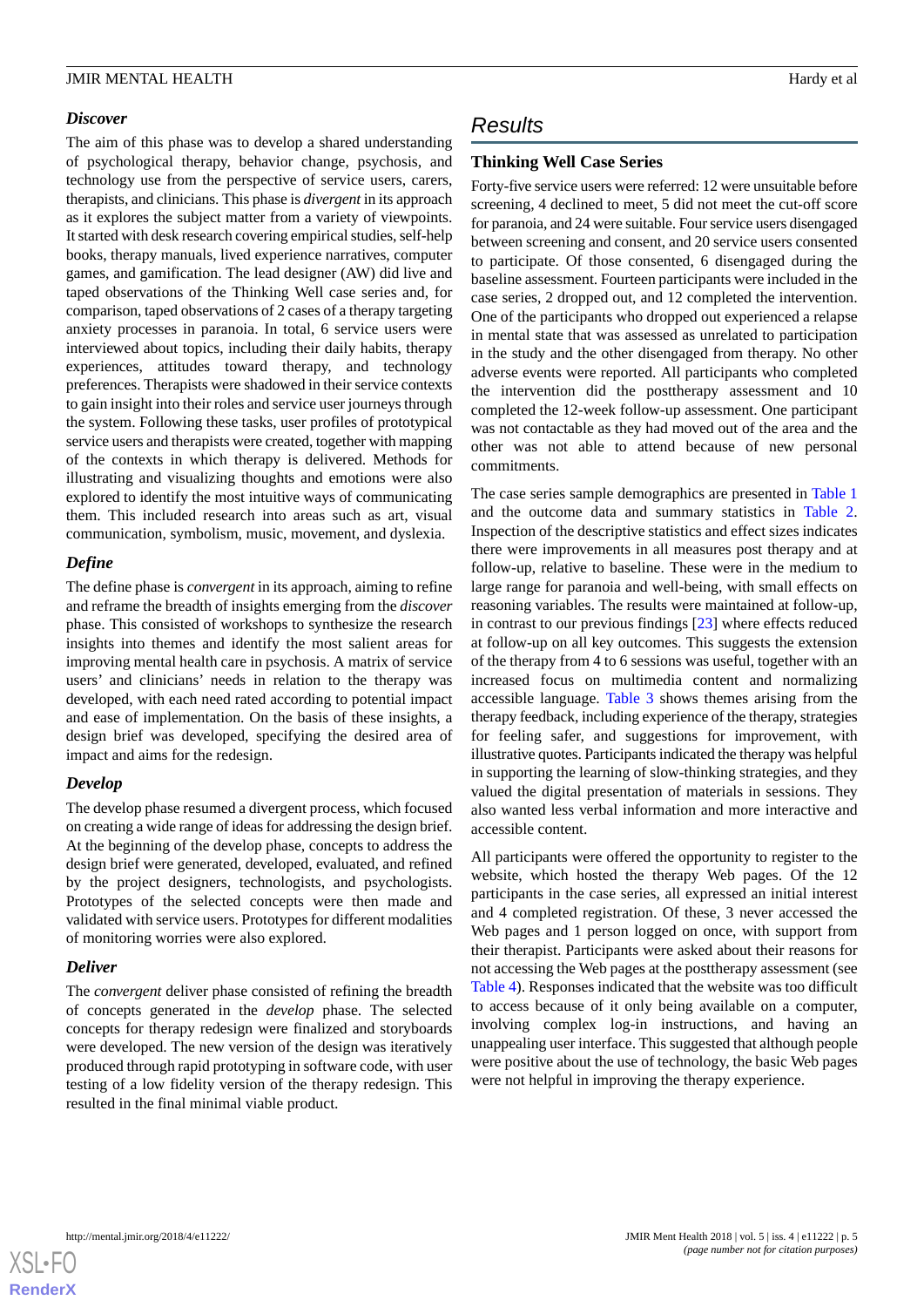## **JMIR MENTAL HEALTH** Hardy et al

<span id="page-5-0"></span>**Table 1.** Thinking Well case series sample demographics (N=12).

| Variable                                       | Statistics    | Range     |  |  |
|------------------------------------------------|---------------|-----------|--|--|
| Age in years, mean (SD)                        | 43.83 (11.40) | $N/A^a$   |  |  |
| Sex, n (%)                                     |               |           |  |  |
| Male                                           | 5(42)         | $\rm N/A$ |  |  |
| Female                                         | 7(58)         | N/A       |  |  |
| Ethnicity, n (%)                               |               |           |  |  |
| White British                                  | 7(58)         | $\rm N/A$ |  |  |
| <b>Black British</b>                           | 2(17)         | $\rm N/A$ |  |  |
| <b>Black African</b>                           | 1(8)          | $\rm N/A$ |  |  |
| Afro-Caribbean                                 | 1(8)          | $\rm N/A$ |  |  |
| Black Caribbean and white                      | 1(8)          | $\rm N/A$ |  |  |
| Marital status, n (%)                          |               |           |  |  |
| Single                                         | 9(75)         | $\rm N/A$ |  |  |
| Married                                        | 3(25)         | $\rm N/A$ |  |  |
| Employment status, n (%)                       |               |           |  |  |
| Unemployed                                     | 8(68)         | N/A       |  |  |
| Carer or housewife                             | 1(8)          | $\rm N/A$ |  |  |
| Employed                                       | 1(8)          | $\rm N/A$ |  |  |
| Volunteer                                      | 1(8)          | $\rm N/A$ |  |  |
| Student                                        | 1(8)          | N/A       |  |  |
| SAPS <sup>b</sup> positive symptoms, mean (SD) |               |           |  |  |
| Hallucinations                                 | 2.23(2.20)    | $0 - 5$   |  |  |
| Delusions                                      | 4.00(0.58)    | $3 - 5$   |  |  |
| Bizarre behavior                               | 0.08(0.28)    | $0 - 1$   |  |  |
| Formal thought disorder                        | 1.00(1.16)    | $0 - 3$   |  |  |
| BNSS <sup>c</sup> negative symptoms, mean (SD) |               |           |  |  |
| Anhedonia                                      | 1.18(1.20)    | $0 - 4$   |  |  |
| Lack of normal distress                        | 0.31(0.75)    | $0-2$     |  |  |
| Asociality                                     | 1.42(1.66)    | $0-6$     |  |  |
| Avolition                                      | 1.23(1.28)    | $0 - 4$   |  |  |
| <b>Blunted</b> affect                          | 1.21(1.23)    | $0 - 5$   |  |  |
| Alogia                                         | 0.65(1.11)    | $0-4$     |  |  |

<sup>a</sup>N/A: not applicable.

<sup>b</sup>SAPS: Scale for the Assessment of Positive Symptoms.

<sup>c</sup>BNSS: Brief Negative Symptom Scale.

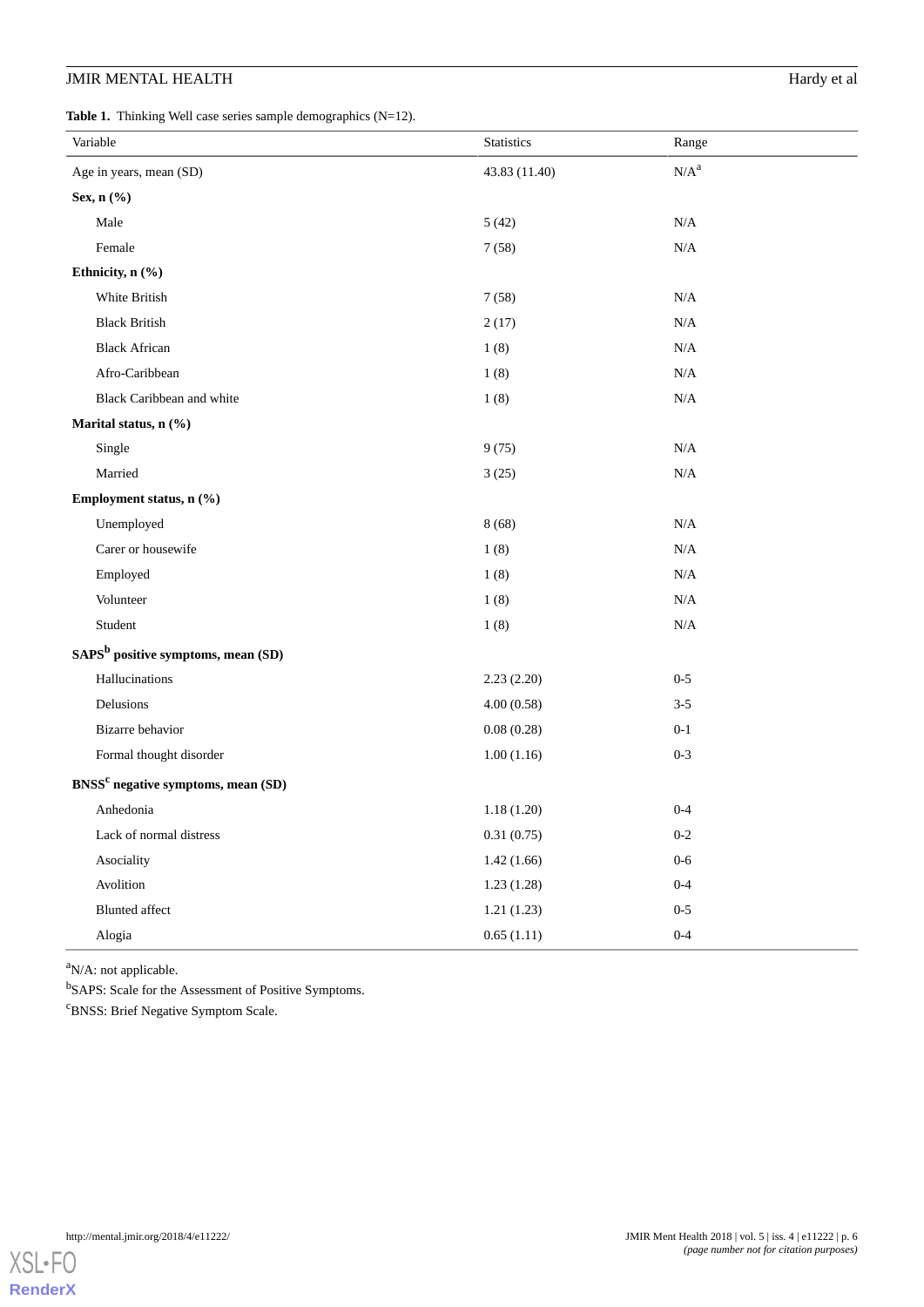## **JMIR MENTAL HEALTH** Hardy et al

#### <span id="page-6-0"></span>**Table 2.** Case series paranoia, well-being, and thinking habit outcomes.

| Variable                                                   | Baseline $(n=12)$ | Post therapy $(8 \text{ weeks}; n=12)$ |                  | Follow-up $(12 \text{ weeks}; n=10)$ |           |
|------------------------------------------------------------|-------------------|----------------------------------------|------------------|--------------------------------------|-----------|
|                                                            |                   | <b>Statistics</b>                      | Cohen $d$        | <b>Statistics</b>                    | Cohen $d$ |
| GPTS <sup>a</sup> , mean (SD)                              | 105.50 (17.40)    | 91.33 (28.49)                          | 0.59             | 89.90 (37.19)                        | 0.44      |
| VAS <sup>b</sup> distress, mean $(SD)$                     | 79.58 (16.16)     | 61.67(34.00)                           | 0.61             | 58.80 (37.30)                        | 0.75      |
| VAS preoccupation, mean (SD)                               | 70.58 (25.46)     | 62.92 (30.56)                          | 0.50             | 55.00 (31.97)                        | 0.75      |
| $WEMWBSc$ , mean (SD)                                      | 39.13 (2.80)      | 42.55 (7.84)                           | 0.71             | 43.22 (9.38)                         | 0.40      |
| VAS conviction, mean (SD)                                  | 75.42 (29.65)     | 56.83 (32.91)                          | 0.67             | 55.00 (37.11)                        | 0.63      |
| VAS possibility of being mistaken <sup>d</sup> , mean (SD) | 36.36 (37.69)     | 41.75 (35.78)                          | 0.12             | 46.50 (34.32)                        | 0.20      |
| n with $\geq 1$ alternative explanations, n (%)            | 4(33)             | 6(50)                                  | N/A <sup>e</sup> | 8(80)                                | N/A       |

<sup>a</sup>GPTS: Green Paranoid Thoughts Scale.

<sup>b</sup>VAS: Visual Analog Scale.

<sup>c</sup>WEMWBS: Warwick-Edinburgh Mental Well-Being Scale; baseline: n=8, post: n=11, follow-up: n=9.

 $d$ Baseline: n=11.

<span id="page-6-1"></span><sup>e</sup>N/A: not applicable.

#### Table 3. Case series therapy feedback.

| Theme                           | Comments                                                                                                                                                                                                                                                                                                                                                                                                                                                                                                                     |
|---------------------------------|------------------------------------------------------------------------------------------------------------------------------------------------------------------------------------------------------------------------------------------------------------------------------------------------------------------------------------------------------------------------------------------------------------------------------------------------------------------------------------------------------------------------------|
| Experience of therapy interface | "More helpful than talking therapy because it had the computer programme. I felt comfortable rather than<br>worried I wouldn't know what to say."<br>"Videos, liked the visual representation of how events can change mood and thinking."<br>$\bullet$<br>"Comfortable. I'm not too good at talking but with someone who knows what they're talking about it helps<br>bring it out."<br>"Don't like the writing—I prefer the therapist to write."<br>٠<br>"I found it quite hard because I had to think more."<br>$\bullet$ |
| Strategies for feeling safer    | "Using the coping cards, photographing them so I have them on my phone. Trying to practise to keep it in<br>$\bullet$<br>mind."<br>"Looking for evidence, trying to think outside the box and looking for alternatives."<br>"Slowing down and thinking that it could be something else."<br>"Dwelling less, doing more with friends and family, slowing down, and looking for more information."<br>$\bullet$<br>"The suspicions come up, but they don't escalate cause I've got tools I can reach for."                     |
| Suggestions for improvement     | "More videos—they are a good visual aid and more relatable."<br>$\bullet$<br>"Getting people together to say what they've learnt, even just at the end."<br>"Oyster card wallet that contains the cards to help people remember the coping strategies."<br>$\bullet$<br>"More interactive things and more interactive scenarios to help practise other explanations."<br>"Examples of other people's past experiences and how they affect them."                                                                             |

#### <span id="page-6-2"></span>**Table 4.** Case series Web pages feedback.

| <b>Theme</b>           | Comments                                                                                                                                                                                                                                                                                                                                         |
|------------------------|--------------------------------------------------------------------------------------------------------------------------------------------------------------------------------------------------------------------------------------------------------------------------------------------------------------------------------------------------|
| Hardware accessibility | "They were too difficult to access, the website was only available on a computer and I don't have one."<br>"It was too much effort to go to the drop-in sessions that the trust hosted to use the website."                                                                                                                                      |
| Software accessibility | "It meant finding the handouts, getting to a computer, and writing in the address to access the website, as<br>$\bullet$<br>well as a number of instructions just with the welcome pack, it's asking a lot of effort."<br>"The password got sent separately by post, I lost it."<br>$\bullet$<br>"It was difficult to remember how to use."<br>٠ |
| User interface         | "Interface was not user friendly or self-explanatory. Finding things on the page was difficult even once I'd<br>$\bullet$<br>managed to login."                                                                                                                                                                                                  |



**[RenderX](http://www.renderx.com/)**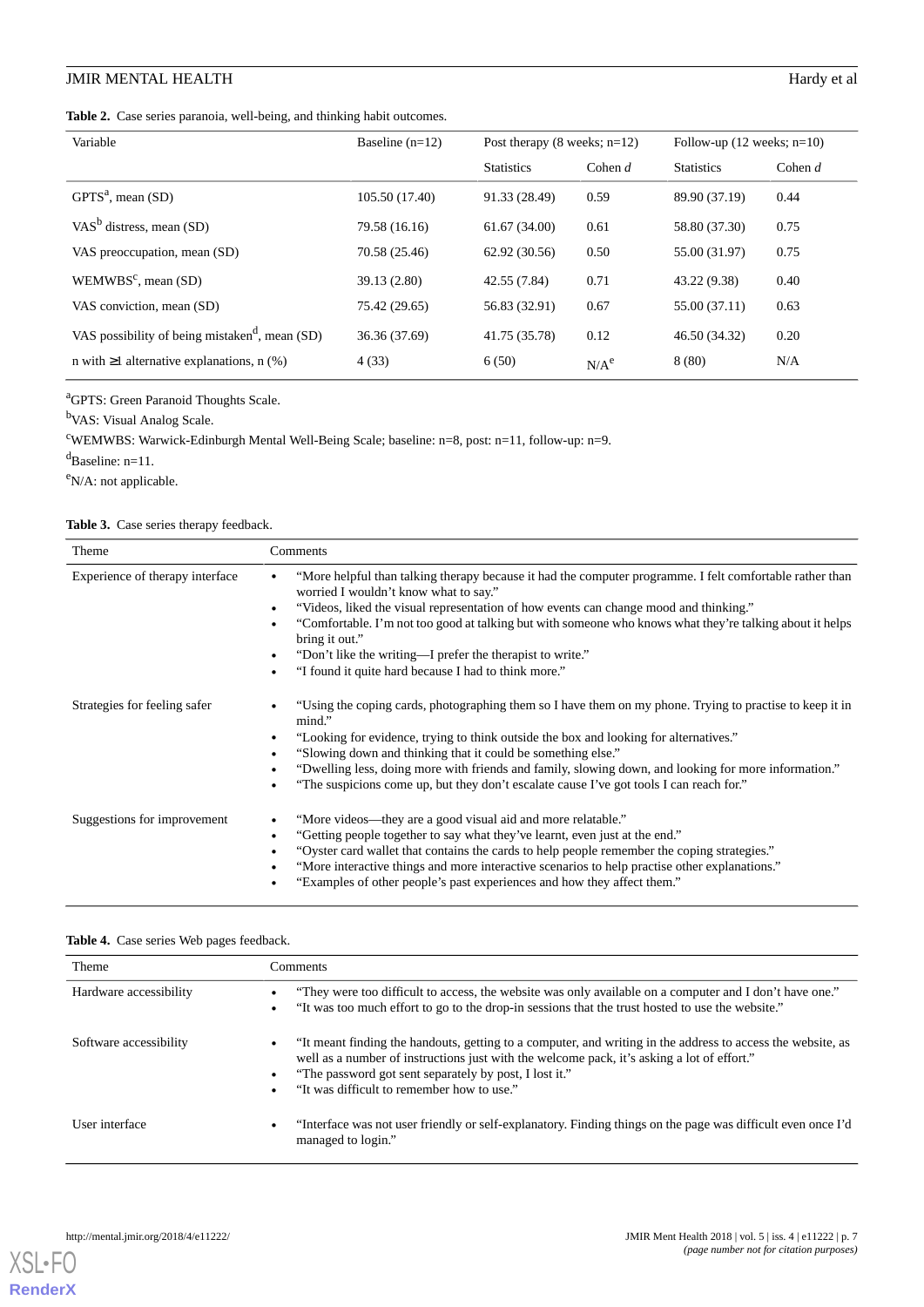#### **Design Research**

The key insights and outputs from each phase of the double diamond will be described below. There were 18 participants in the design research sample. The sample included all the participants who completed the case series, the participants who disengaged from the case series, and 5 participants who were purposively recruited to improve the extent to which the sample represented the extremes of our target sampling characteristics (ie, demographics, digital literacy, cognitive abilities, and relationship to therapy). The sample included 9 (9/18, 50%) men and 9 (9/18, 50%) women (age range 23-62 years). Seven (7/18, 39%) participants were white British, 3 were black Caribbean (3/18, 17%), 2 were black African (2/18, 11%), 2 were black British (2/18, 11%), 2 were white British and black Caribbean (2/18, 11%), 1 was white British and black African (1/18, 6%), and 1 was white British and black Caribbean (1/18, 6%). On the basis of their self-report and presentation during the design research tasks, 2 (2/18, 11%) participants appeared to have above-average cognitive abilities, 7 (7/18, 39%) participants had average cognitive abilities, 5 (5/18, 28%) participants had mild difficulties with attention, reasoning, and memory (often because of psychotic experiences), and 4 (4/18, 22%) participants had moderate to severe difficulties in these areas. In relation to digital literacy, 2 (2/18, 11%) participants had minimal experience of using technology, of whom 1 was interested in developing their skills and 1 was not. Seven (7/18, 39%) participants used a basic mobile phone, of whom 3 were not confident in using. Nine (9/18, 50%) participants had experience with smartphones and laptops, including 7 frequent and competent users and 2 who were not confident in using and wished to improve their skills. With regard to attitudes to therapy, 11 (11/18, 61%) participants viewed therapy as both supportive and useful. In addition, 4 of these reported no difficulty in applying insights to daily life and 7 reported struggling to generalize strategies outside of therapy because of the intensity of their distress, memory problems, motivation, social stressors, and physical health problems. The remaining 7 (7/18, 39%) participants were ambivalent about therapy usefulness either because they were unsure of its relevance to their problems or struggled with its reliance on verbal material and paper tools. Involvement in the design research tasks varied across participants, 6 participants were interviewed, 15 had either live or taped observations of their therapy sessions, and 4 participants were involved in prototype testing.

#### *Discover*

[Multimedia Appendix 2](#page-13-7) contains the processes and outputs during the discover phase, including process map of therapy sessions, mapping of the broader multidisciplinary service context, service user journeys, user profiles, a mood board reflecting the communication of thoughts and emotions, and a table summarizing the 5 salient themes arising from this phase, illustrated by comments from the participant interviews. These 5 themes were validated against the insights arising from the therapy observations, service shadowing, and context mapping.

The first theme concerned challenges to the usability of therapy. Service users and therapists struggled to manage information processing and communication demands, given the amount and

 $XS$  $\cdot$ FC **[RenderX](http://www.renderx.com/)** complexity of the therapy materials. This limited the potential impact of therapy on people's lives. As a result, adaptations were made to make the materials more concise and accessible, such as personalizing the content and using mobile phones to record therapy strategies. The second theme related to technology use. Concerns about digital literacy and privacy were frequent, although these often occurred alongside a desire to integrate technology into therapy and improve digital skills. A wish to progress and to document achievements using technology was also highlighted. Enjoyment was the focus of the third theme, with a consensus that interactive, gamified tasks and visual materials were the most enjoyable aspects of therapy. The next theme related to the therapy relationship. Feedback in this area reflected some people valuing the support from their therapist, with others being less committed to or avoidant within the relationship. The final theme was about interpersonal support from others experiencing similar difficulties. Service users varied as to what level of support they would find useful, ranging from accessing previously recorded stories and suggestions to more active involvement in digital or face-to-face support groups.

### *Define*

The define phase involved defining the design brief based on the insights from the discover work. A number of possibilities for the therapy redesign were identified, including family and carer involvement, social inclusion, peer support, and self-help. The areas of impact that appeared most relevant to improving usability were optimizing therapists' and service users' time within and between sessions and improving self-monitoring and self-management in daily life. The design brief was then generated by identifying the factors that could limit how useful the therapy was during and outside of therapy sessions (ie, the problem paradox). The design brief, therefore, specified that we aimed to develop a digital platform to support the therapy process by:

- 1. Supporting people to notice their thoughts and thinking habits
- 2. Presenting information in a simple and memorable way
- 3. Being enjoyable and trustworthy
- 4. Promoting personalization and normalization
- 5. Helping people feel more supported *and* independent.

#### *Develop*

[Multimedia Appendix 3](#page-13-8) illustrates the key processes and outputs during the develop phase, including concept generation, concept development, concept evaluation, narrative prototypes, modality prototypes, and participants'feedback on the prototype testing. The develop phase commenced with creative workshops involving clinicians, industrial designers, and game developers. On the basis of the design brief, we generated concepts for optimizing each therapy session and the time between sessions. Sixty concepts were suggested, which were grouped by theme resulting in 11 overarching concepts. These were then subject to further concept development by detailing what the therapy could look like if it was designed according to the concept. The developed concepts were then rated according to ease of implementation, likely impact, and appeal. On the basis of these ratings, 3 concepts were selected for narrative prototype testing.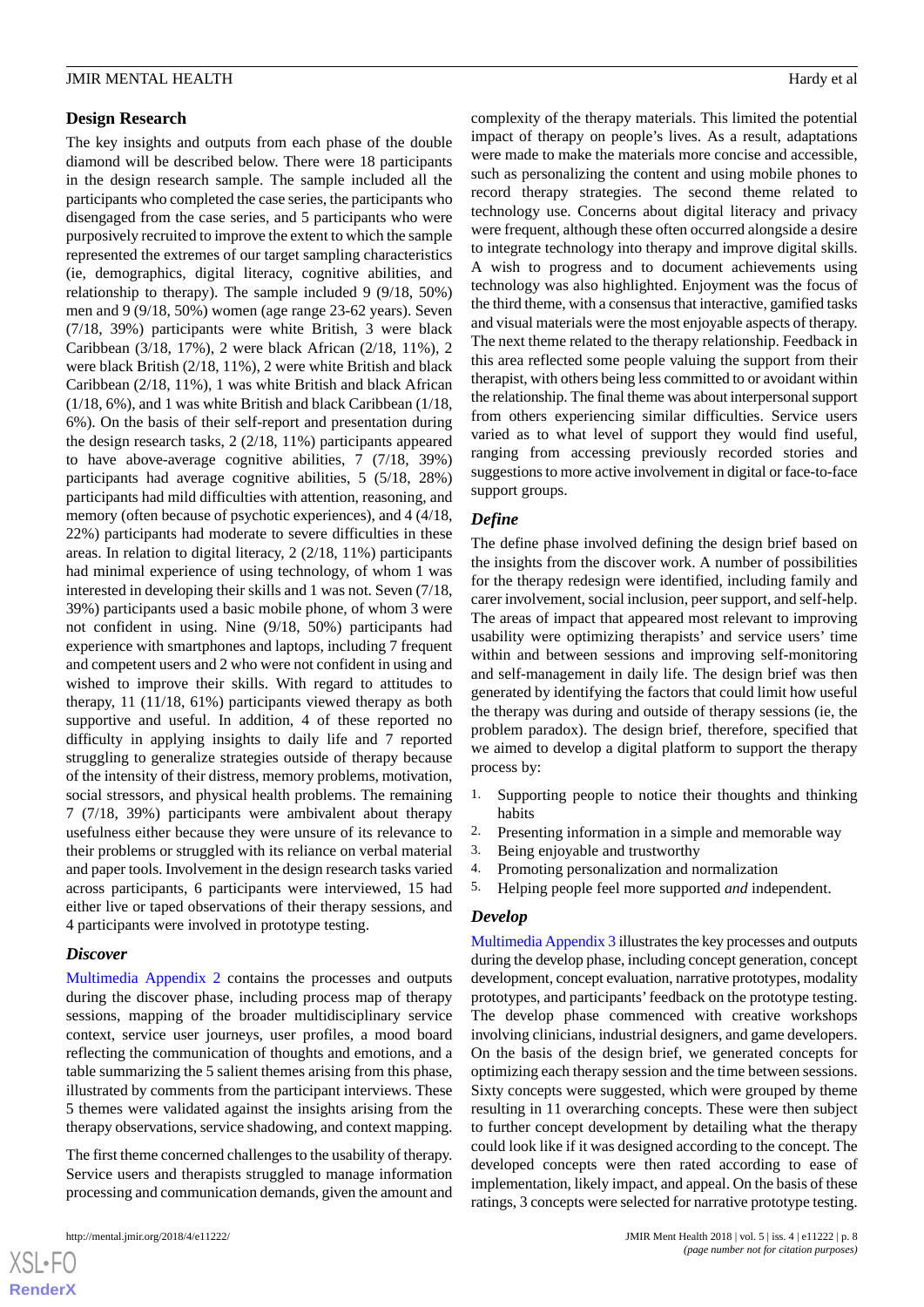These concepts were bubbles, where thoughts are visualized as bubbles that can be influenced by our actions; journey, where therapy is framed as an incremental process with challenges and achievements; and interaction, which focused on providing simple and habitual tools for dealing with worries.

The selected concepts were prototyped digitally and validated by presenting them to participants on a tablet. The validation process focused on both participants' verbal reports and their behavior in relation to the prototypes. The concept of illustrating thoughts as bubbles resonated strongly. Participants displayed positive affect and approach behavior responses. Importantly, with regard to the aims of psychological therapy, the metaphor helped them see their thoughts as transient and separate from the self. They noted that bubbles could have different sizes depending on their intensity and that their movement, speed, and color could reflect different thinking patterns and styles. Participants also liked the idea of therapy represented as a journey, where each session is characterized by new experiences guided by their digital avatar who interacts with other characters along the way. The interaction prototype was less appealing to users who had a neutral or confused affective response and commented that it felt too abstract and oversimplified their problems. Bubbles and journey were therefore selected as the design concepts for framing the therapy redesign.

The second prototype testing explored the uptake and usability of different modalities for monitoring thoughts (text questions, camera, voice recorder, and counter) using a design probe. Participants were given a basic smartphone with the prototype installed for them to use over a week. They were told to use the prototype as they wished to explore if and how they engaged in using the smartphone to monitor their worries. At the end of the testing period, daily data indicated 87% (24/28) usage for the text questions, 50% usage for the voice recorder and counter (14/28), and 34% (10/28) for the camera. This suggested a preference for simple text as the main monitoring modality, although it was notable that the voice recorder and counter were also used, despite being considerably harder to access on the phone's interface. In addition, participants reported a mean rating of 73% for enjoyment, 61% for usability, and 85% for acceptability on a 10-item User Experience Survey (adapted from [[49\]](#page-15-10)) designed specifically for the testing. Participants' feedback showed that monitoring was viewed as valuable, enjoyable, and easier in digital modality than using pen and paper materials. Unsurprisingly, given the basic and unintuitive handset, participants noted the prototype was quite difficult to use. There were further concerns about privacy and impact on paranoia. All participants wanted more support from the phone to manage their worries.

#### *Deliver*

#### **Wireframe Storyboard Development**

In the deliver phase, wireframe storyboards of the session and out-of-session content were developed based on the selected concepts and then iteratively coded alongside user testing. All the session content from Thinking Well was incorporated, with a redesigned interface and functionality. An analogue aesthetic (ie, life-like illustration) was used throughout to provide an accessible and friendly design for people less willing and able

to use technology. The use of written text was significantly reduced and replaced with short audio files or simple visual displays. Haptic interactions were used, where possible, to promote engagement, enjoyment, and memorability. The mobile app was designed so that people could use it without the keyboard if they wished, improving accessibility for those less digitally literate. The flow through the interface was designed to increase the likelihood of sustained engagement and completion of therapeutic tasks. For example, *next* buttons were made more visually salient than *back* or *exit* buttons so that users were more likely to tap them and sustain their engagement.

Rapid prototyping and testing also explored the aesthetic of the bubbles used to visualize thoughts and thinking habits, given that they represented a unifying visual language in the therapy. On the basis of the design research insights, a balance was sought between an appealing appearance that increased the likelihood of people wanting to use it and a wish not to invalidate their concerns. It was anticipated this would help people to see their thoughts as less threatening and separate from themselves. Visual attributes (eg, size, movement, and color) and ways of interacting with the bubbles (eg, scaling, tapping, moving, and popping) were investigated as a way of communicating information about the nature of thoughts and how we can relate to them. It was decided that the size of the bubble would reflect the intensity of the thought, whereas the speed at which it spins would illustrate the associated thinking habit. Worries are shown as gray bubbles, safer thoughts or other strategies for feeling safer are displayed as colored bubbles, and worries that the person has *slowed down* are given a colored halo. A finger tap was chosen for selecting a thought and its color, with scaling used to alter the bubble size or spinning speed.

The therapy name, SlowMo, was the product of a brainstorming workshop with designers, psychologists, and software developers. Workshop participants were given the aim of finding a name that would appeal to both service users and therapists, that communicated the essence of the therapy, that was phonetically engaging and memorable, and that could function within the clinical context (eg, when clinicians were referring service users or in therapy discharge reports). Popular digital brand names were reviewed for inspiration, and name concepts were generated based on the themes of *care and compassion*, *feeling safe and calm*, and *tools and superpowers*. Over 200 concepts were developed; each participant selected their favorites, which were then reviewed. SlowMo was selected, supported by the tagline *slow down for a moment*.

#### **SlowMo: Minimal Viable Product**

The main screens from the SlowMo Web app and mobile app are shown in [Figures 2](#page-9-0) and [3](#page-10-0), respectively, with further details provided in [Multimedia Appendices 4](#page-13-9) and [5.](#page-13-10) The wireframed storyboards were iteratively coded alongside user testing to produce the minimal viable product. SlowMo consists of 8 individual, face-to-face sessions, lasting 60 to 90 min, which are supported by a Web app delivered on a laptop or tablet. When a person starts therapy, a unique user profile is set up, which is linked to an identification code. No personally identifiable information is required by the system. The

```
XS-FO
RenderX
```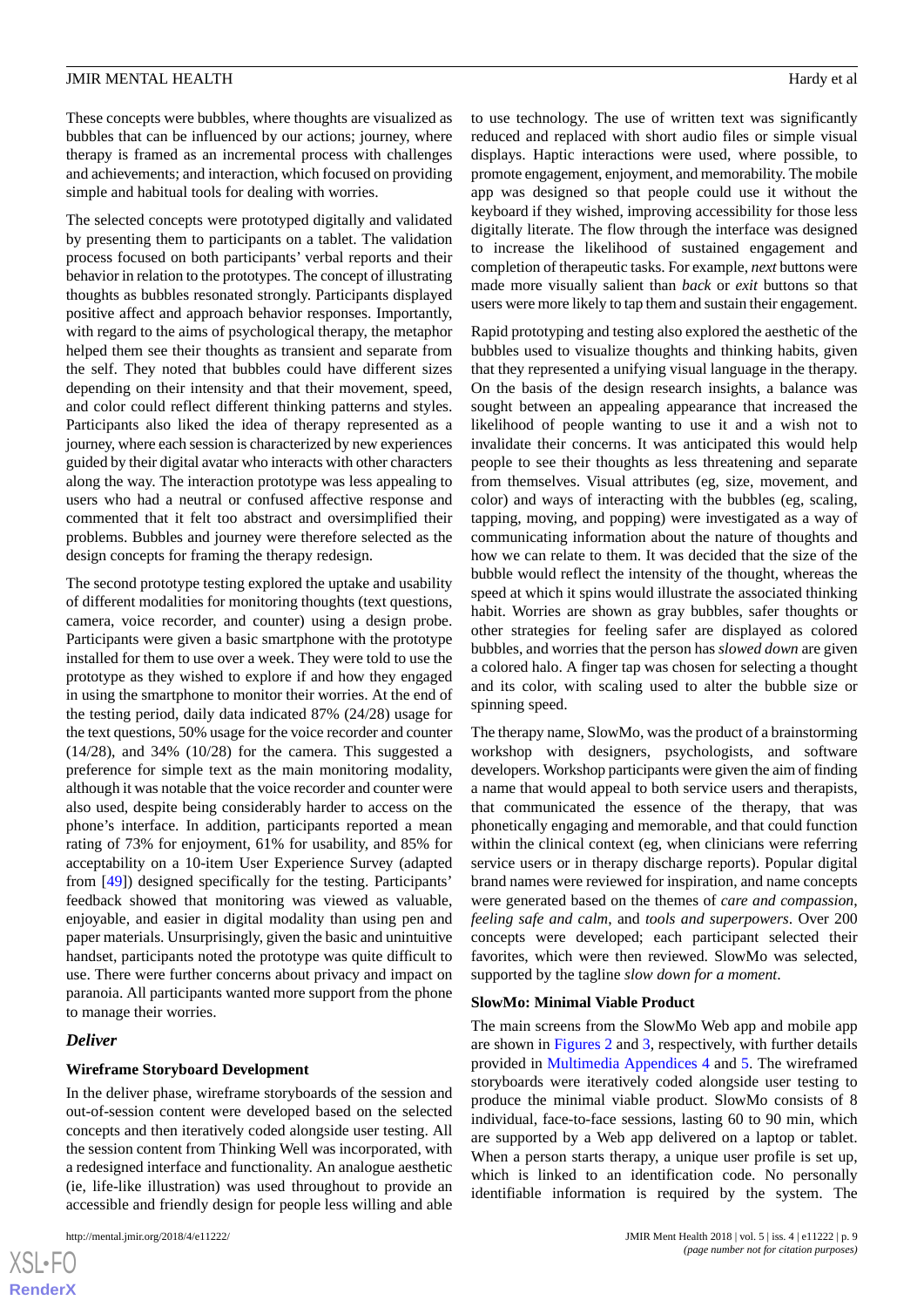identification code allows the user-entered data to be stored on the Web app, which are then synchronized during sessions to a native, android app for use in daily life. It was decided to use the identification code and native app as a way of minimizing concerns about privacy and security. People may also choose to not link the app to their user profile so that no data are transferred. Another advantage of the native app is that it minimizes financial costs as no internet connection is required, ensuring it has minimal provider costs and is thus accessible to low-income users.

<span id="page-9-0"></span>**Figure 2.** Main screens from the SlowMo Web app (from left to right, top to bottom): journey screen for navigating the sessions, aims screen, worries formulation, safer thoughts formulation, animated screen providing psychoeducation, avatar screen providing normalizing stories, example task for slowing down thoughts, and prompt screen for in-session practice of the app.

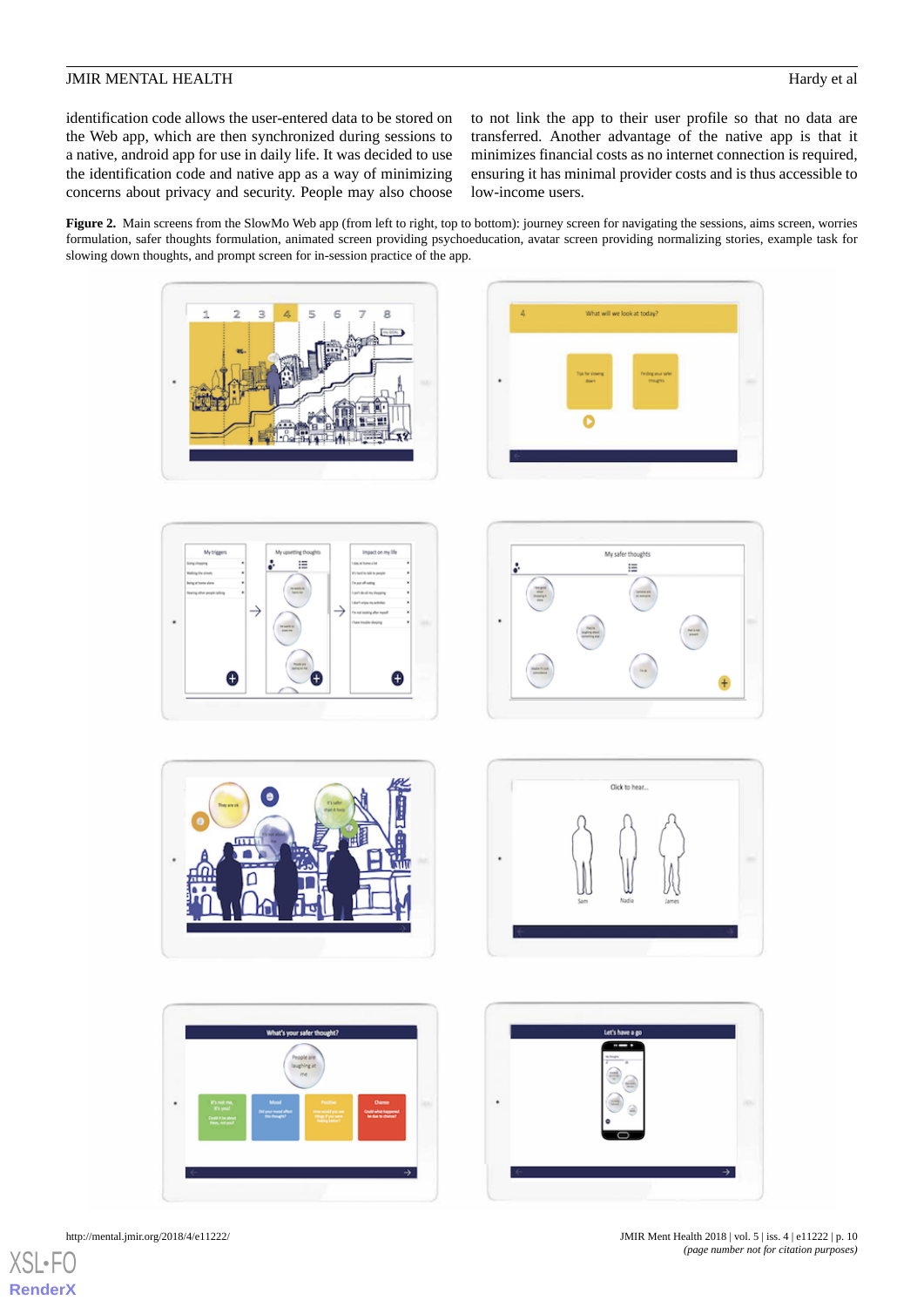<span id="page-10-0"></span>**Figure 3.** Main screens from the SlowMo mobile app: A) The home screen displays worries and safer thoughts; B) When experiencing a worry, the app encourages the user to slow down for a moment and provides tips to support finding safer, alternative thoughts; C) The app provides easy access to users' personalized safer thoughts and helpful tips.



#### **SlowMo Web App: Minimal Viable Product**

The Web app has a fixed structure to support fidelity and adherence, although content can be skipped to allow tailoring

[XSL](http://www.w3.org/Style/XSL)•FO **[RenderX](http://www.renderx.com/)** of the material to the person's cognitive needs. The journey concept is used to anchor the therapy. During set-up, people select an avatar to represent them on their therapy journey and input a chosen name. The home screen then displays the person's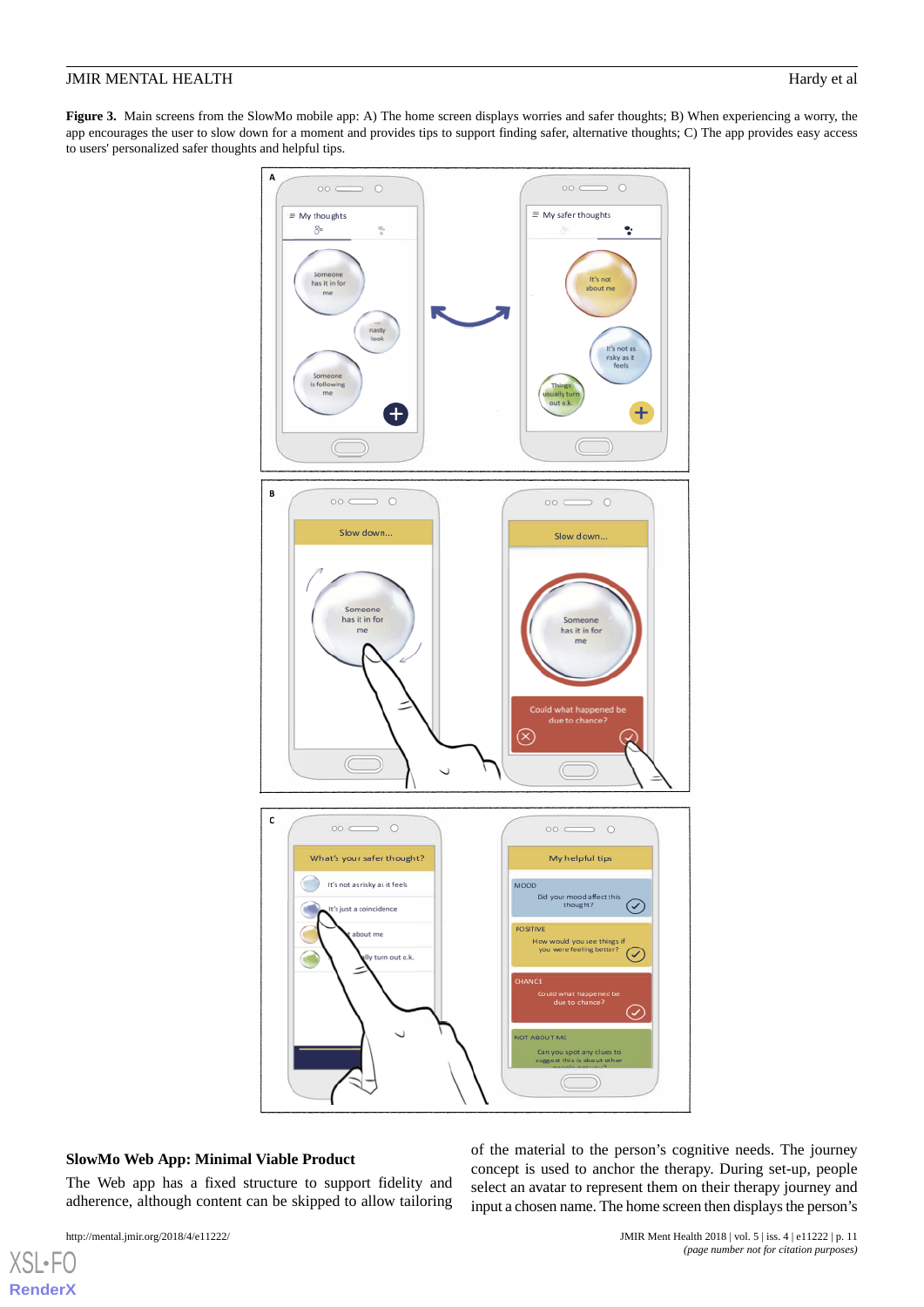journey through therapy from which individual sessions can be accessed. The journey home screen also contains a destination signpost where people enter their personal valued goal for the therapy. As with previous versions of the therapy, initial sessions involve building the meta-cognitive skill of noticing thoughts and thinking habits. People learn that although fast thinking is common and can be useful, slow thinking can be helpful in dealing with stress and worries about other people. This principle is expanded in subsequent sessions by covering a new topic area and a related *slow down for a moment* tip. The topics from sessions 1 to 8 are notice your thoughts; notice your thinking habits; slow down for a moment; slow down: what is your safer thought; use a safety strategy; slow down: past experiences; slow down: pop the worry; and making a habit of slowing down. With some exceptions in sessions 1 and 8 for initial and final tasks, sessions follow a consistent format of monitoring progress, reviewing the formulation (ie, an overview of triggers, worries, impact of worries, and alternative safer thoughts), collaborative agreement of session aims, psychoeducation, normalization, experiential tasks to personalize learning, recording of key learning, practice with the SlowMo native app, and documenting a goal for the week.

The interface for these tasks was developed in line with the design brief. Progress is monitored through scaling the visual appearance of bubbles (size for intensity, spinning speed for thinking habit, and transparency for conviction) to be more appealing and reduce the reliance on numerical rating and graphs. A formulation of people's difficulties detailing triggers, worries, impact on life, and helpful thoughts and strategies is developed in session 1 using the visual language of bubbles. This is pulled through to remaining sessions and can be easily updated as new insights, difficulties, and ways of coping emerge. The potential aims are communicated through interactive boxes that are tapped to reveal their content to be more engaging and memorable and provide a shared understanding of the session structure. Psychoeducation information is presented with brief audio messages paired with illustrative animations. Three characters with prototypical experiences of paranoia share their stories as the therapy progresses. Their function is to provide normalizing messages about fears of harm from others (eg, that they are common in the general population) and to model how the SlowMo tips can be used to make sense of worries and feel safer. Experiential learning tasks are designed to optimize personalization and implementation in daily life, for example, by exploring the impact of fast thinking on daily life or by practicing the application of the SlowMo tips to worries selected from the formulation. Text or audio recordings are then made of the most important learning points from the session and of a note outlining a goal or key message for the week to support the person in making use of the therapy strategies. The learning messages are pulled through to the final session to support a personalized review of the therapy, from which the individual can choose a customized selection of the SlowMo tips for use after the end of therapy.

## **SlowMo Native App: Minimal Viable Product**

There is an emphasis throughout the intervention on practicing skills inside and outside sessions, with the SlowMo native app providing a bridge between the therapy meetings and everyday

life. The app works by unlocking new content toward the end of each session, based on the learning topic covered in the Web app. This new content is reviewed in session, and where possible, the therapist supports the person to practice the use of the app outside the consulting room. The home screen has 2 viewing modes, one displaying worries and the other *feeling safer* thoughts and strategies. In the first session, the home screens automatically populate from the data inputted to the Web app formulation, which consists of the person's worry bubbles. People are then encouraged to use the app to identify their worries over the next week. When they experience a worry, they tap the associated bubble to record its occurrence and then size the bubble to indicate how distressing it is. An additional screen is unlocked on the app during session 2, where the thinking habit associated with the worry is rated by spinning the bubble faster or slower. From session 3, a *slow down* screen is added to the process, which displays a spinning bubble. This slows down when tapped, to act as a cue to *slow down for a moment* to manage worries. From session 4 onward, additional strategy prompts or tips are provided on this screen based on the topic covered in the session. When a user selects a tip, a halo corresponding to the tip color appears around the gray worry bubble, providing visual feedback that a helpful slowing down idea has been identified. Following the slow down screen, there is an option to record useful new information by way of audio or text and then select an alternative safer thought or strategy. The user finally rerates the distress associated with the worry to evaluate the impact of slowing down.

Data are stored in a format whereby, when experiencing recurrent concerns, people can readily access what was previously helpful. When a worry is tapped on the home screen, this will initially access a *thought profile* page from which users can either enter the slowing down process or see a summary of previous occasions when they have slowed the thought down (ie, the selected tip, information recording, safer thoughts, and pre- and postdistress rating). Another option is to access a list of all the tips that have been liked in relation to the thought. In addition, the burger menu of the app sequentially unlocks a brief summary of each session (under a *My journey* option) to act as an aide memoire for session content (ie, the slowing down tip, the message to self, the most important learning point, and monitoring ratings). The burger menu also consists of *settings*, where the offline mode can be selected, and at the end of therapy, an option is unlocked to allow the selection of slowing down tips. The burger menu also contains an *About SlowMo* section that briefly details the background to the development of SlowMo and privacy and security information. A *My safety plan* section advises users what to do in a crisis and provides an option to insert crisis contact numbers. Finally, optional notifications are available if people wish the app to provide prompts to encourage slowing down.

#### **Technology Platform**

The software development work was done by Evolyst Ltd, a user-centered and evidence-based health care software development company, informed by the British Standards Institute quality criteria and code of practice for health care apps [[63\]](#page-16-10). SlowMo uses a proprietary software platform developed using an Azure-based Windows Communication Foundation

 $XS$ -FO **[RenderX](http://www.renderx.com/)**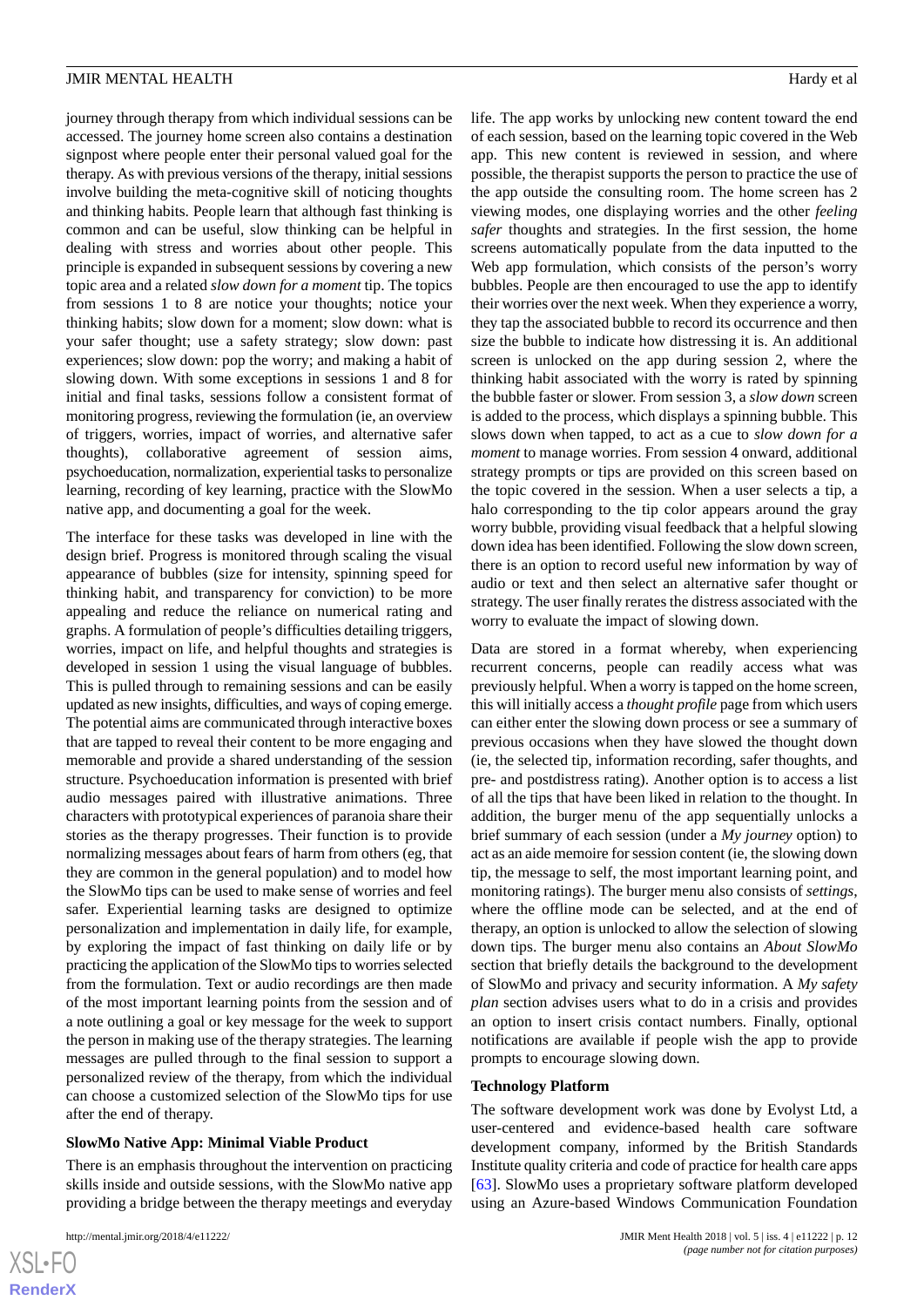Web Service, acting as an Application Programming Interface to a Model View Controller Asp.Net Web app, and a Xamarin.Android-based mobile app, allowing for use of the full Microsoft Stack and negating interoperability issues. SlowMo has currently been developed as a standalone product, given the lack of consensus on operating systems across the NHS trusts and current interoperability issues.

## *Discussion*

## **Principal Findings**

This study is the first to employ inclusive UCD methods within a design thinking approach to optimize the usability of an existing therapy for psychosis, Thinking Well. In the case series of a newly extended version of Thinking Well, we found indications of sustained medium to large effects on paranoia and well-being and small effects on reasoning post therapy and at 12-week follow-up. However, obstacles to the intervention interface were noted, underscoring the need for the design research. The inclusive UCD research identified the importance of therapy being usable, memorable, trustworthy, enjoyable, personalized, and normalizing, and of it offering flexible interpersonal support [\[27](#page-14-15),[37-](#page-15-3)[39](#page-15-5),[42-](#page-15-7)[44\]](#page-15-8). This led us to develop SlowMo, a blended digital therapy consisting of an intuitive Web app to augment the experience of face-to-face therapy sessions, which is synchronized with a native mobile app for use in daily life. By adding an app to the therapy, we hope to optimize its reach beyond the consulting room. SlowMo therapy is presented as a journey that supports people to notice the large, fast spinning, and gray worry bubbles that fuel distress and makes use of slow spinning and colored bubbles to shrink fears and feel safer. The use of personalization, ambient information, and visual metaphors provided a step change in therapy delivery to assist learning, monitoring, and management [[36-](#page-15-2)[37\]](#page-15-3). The application of inclusive UCD to the therapy interface may improve adherence, thereby increasing the likelihood of delivering benefit in real-world settings [[64\]](#page-16-11). However, SlowMo requires further testing of its usability and usefulness. A feasibility study of the native app has been completed, with promising findings, while SlowMo's overall effectiveness and the adherence and usage of both the Web app therapy sessions and the mobile app are currently being investigated in a multicenter, randomized controlled trial [\[23](#page-14-12)].

#### **Limitations and Future Directions**

An important limitation of the study is the lack of integration of an implementation strategy within the therapy design. This is critical, given that most health technologies fail to be adopted, scaled-up, spread, and sustained, even where they are efficacious in randomized controlled trials [[65\]](#page-16-12). The tailoring of the SlowMo design to its specific target problem, a range of intended users, and the delivery context may support initial adoption, together with the progress made in establishing its value proposition to stakeholders and technological requirements. However, even if SlowMo is found to be sufficiently usable and useful in our trial, there are significant challenges to it being embedded in health service care pathways across organizations, which will need to be tackled for successful implementation.

We therefore do not consider SlowMo to be a finished product, but rather a nascent behavioral intervention technology [[66\]](#page-16-13) or technology-enabled service [\[67](#page-16-14)]. The fundamental cognitive and behavioral principles of SlowMo will not change, given the theoretical underpinning and the robust findings from our previous empirical work [[17\]](#page-14-6). However, we are developing the therapy interface iteratively, in the context of this trial, with the aim of moving toward a sustainable service. At this stage, we have funding for relatively minor and incremental changes. However, dependent on the trial outcomes, there are several target areas for further innovation, which may involve additional behavior change methods and technologies (eg, embodied conversational agents, online support groups, instant messaging, wearable biofeedback, and gamification) [\[68](#page-16-15)[-71](#page-16-16)]. From an agile science perspective, SlowMo could be implemented as a module within a broader digital therapy platform for psychosis [[42](#page-15-7)[,72](#page-16-17)] or adapted for a range of other difficulties and settings. Its innovative redesign of a thought record, a widely used CBT tool, could be repurposed for other mental health difficulties. We are currently testing the feasibility of a stand-alone version of the app, Mo, to support stress management and well-being in the general population.

#### **Conclusions**

In conclusion, this study is the first to demonstrate how an inclusive UCD method (which privileges the involvement of a wider range of service users than in conventional participatory design) can enhance the usability of therapy and augment developments in psychological theory and interventions. We hope that our study may serve as a prototypical example of how design thinking can challenge skeuomorphism in digital health, whereby therapy features made redundant by technology are unnecessarily replicated (eg, digitally replicating pen and paper tools such as thought records) instead of facilitating psychological mechanisms of change through innovative digital means. Notwithstanding the hugely valuable progress made over the past 2 decades in psychological therapy for psychosis [[1\]](#page-13-0), we echo recent calls to shift the frame of therapy radically to address the fundamental paradox that evidence-based psychological interventions are often not sufficiently helpful to bring about meaningful change [\[39](#page-15-5),[64,](#page-16-11)[66](#page-16-13),[73\]](#page-16-18). We recommend the adoption of inclusive, UCD methods to develop novel digital solutions that embed psychological principles into daily life.

#### **Acknowledgments**

The authors would like to acknowledge funding from the Maudsley Charity, the Helen Hamlyn Trust, and PG and EK's National Institute for Health Research (NIHR) Senior Investigator awards, which supported the development of SlowMo therapy. The authors acknowledge funding for the SlowMo project from the Efficacy and Mechanism Evaluation Programme, a Medical Research Council (MRC) and NIHR partnership Project, ref 15/48/21. The EME Programme is funded by the MRC and NIHR, with contributions from the Chief Scientist Office in Scotland, National Institute for Social Care and Health Research in Wales,

 $XS$  $\cdot$ FC **[RenderX](http://www.renderx.com/)**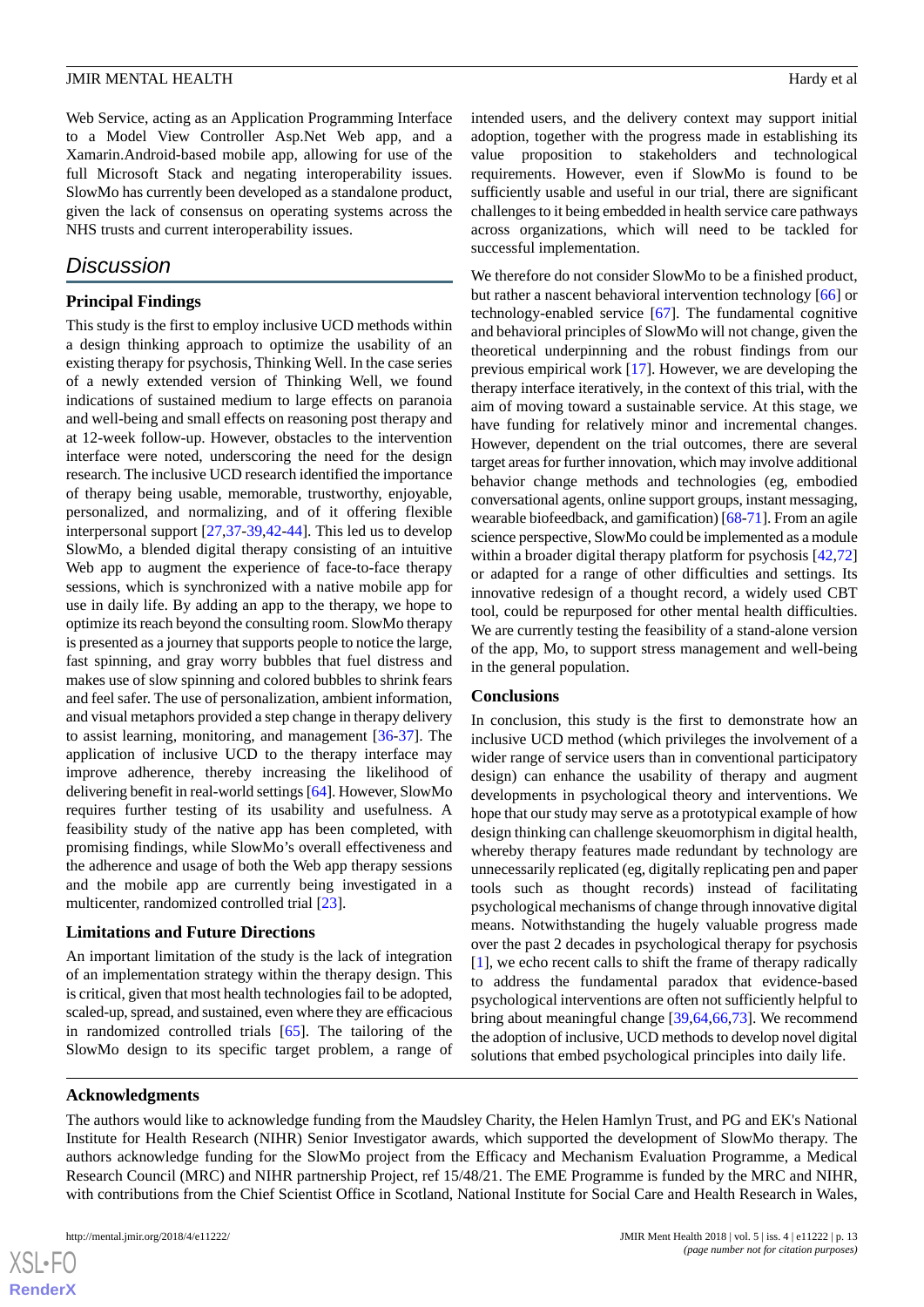and the HSC R and D Division, Public Health Agency, in Northern Ireland. The views expressed in this publication are those of the authors and not necessarily those of the MRC, NHS, NIHR, or the Department of Health. PG, EK, and RE acknowledge support from the NIHR Biomedical Research Centre of the South London and Maudsley NHS Foundation Trust and King's College London. TW acknowledges support by the NIHR collaboration for Leadership in Applied Health Research and Care South London at King's College Hospital NHS Foundation Trust. The authors are grateful to the people with psychosis who participated in the project and supported the development of SlowMo.

## **Conflicts of Interest**

<span id="page-13-6"></span>None declared.

## **Multimedia Appendix 1**

Screenshots of the Thinking Well therapy.

<span id="page-13-7"></span>[[PDF File \(Adobe PDF File\), 3MB](https://jmir.org/api/download?alt_name=mental_v5i4e11222_app1.pdf&filename=a4f6519917137c75a5e618b8cdc84627.pdf)-[Multimedia Appendix 1\]](https://jmir.org/api/download?alt_name=mental_v5i4e11222_app1.pdf&filename=a4f6519917137c75a5e618b8cdc84627.pdf)

## **Multimedia Appendix 2**

Design research processes and outputs from the discover phase.

<span id="page-13-8"></span>[[PDF File \(Adobe PDF File\), 5MB](https://jmir.org/api/download?alt_name=mental_v5i4e11222_app2.pdf&filename=598824bec56a6e50f3319acf28bad108.pdf)-[Multimedia Appendix 2\]](https://jmir.org/api/download?alt_name=mental_v5i4e11222_app2.pdf&filename=598824bec56a6e50f3319acf28bad108.pdf)

## **Multimedia Appendix 3**

<span id="page-13-9"></span>Design research processes and outputs from the develop phase.

[[PDF File \(Adobe PDF File\), 3MB](https://jmir.org/api/download?alt_name=mental_v5i4e11222_app3.pdf&filename=e9ab603caef04fa3c1e7f2c95a7f5d49.pdf)-[Multimedia Appendix 3\]](https://jmir.org/api/download?alt_name=mental_v5i4e11222_app3.pdf&filename=e9ab603caef04fa3c1e7f2c95a7f5d49.pdf)

## **Multimedia Appendix 4**

<span id="page-13-10"></span>Screenshots of the SlowMo webapp from the deliver phase.

[[PDF File \(Adobe PDF File\), 2MB](https://jmir.org/api/download?alt_name=mental_v5i4e11222_app4.pdf&filename=260254e1649b39132179209a8e8035f3.pdf)-[Multimedia Appendix 4\]](https://jmir.org/api/download?alt_name=mental_v5i4e11222_app4.pdf&filename=260254e1649b39132179209a8e8035f3.pdf)

## **Multimedia Appendix 5**

<span id="page-13-0"></span>Screenshots of the SlowMo app from the deliver phase.

[[PDF File \(Adobe PDF File\), 11MB-Multimedia Appendix 5\]](https://jmir.org/api/download?alt_name=mental_v5i4e11222_app5.pdf&filename=bff208c3284ffa44048c1fc76fcdae7a.pdf)

#### <span id="page-13-1"></span>**References**

- <span id="page-13-3"></span><span id="page-13-2"></span>1. Morrison AP. A manualised treatment protocol to guide delivery of evidence-based cognitive therapy for people with distressing psychosis: learning from clinical trials. Psychosis 2017 Feb 28;9(3):271-281. [doi: [10.1080/17522439.2017.1295098\]](http://dx.doi.org/10.1080/17522439.2017.1295098) [Medline: [26281194\]](http://www.ncbi.nlm.nih.gov/entrez/query.fcgi?cmd=Retrieve&db=PubMed&list_uids=26281194&dopt=Abstract)
- <span id="page-13-5"></span>2. National Institute for HealthCare Excellence. 2014. Psychosis and schizophrenia in adults: prevention and management URL: <https://www.nice.org.uk/guidance/cg178> [accessed 2018-10-31] [\[WebCite Cache ID 73ZtVS1Rs](http://www.webcitation.org/

                                            73ZtVS1Rs)]
- 3. Jenkins P. Schizophrenia commission report. Ment Health Today 2013:7. [Medline: [24354212\]](http://www.ncbi.nlm.nih.gov/entrez/query.fcgi?cmd=Retrieve&db=PubMed&list_uids=24354212&dopt=Abstract)
- 4. Burns AM, Erickson DH, Brenner CA. Cognitive-behavioral therapy for medication-resistant psychosis: a meta-analytic review. Psychiatr Serv 2014 Jul;65(7):874-880. [doi: [10.1176/appi.ps.201300213\]](http://dx.doi.org/10.1176/appi.ps.201300213) [Medline: [24686725](http://www.ncbi.nlm.nih.gov/entrez/query.fcgi?cmd=Retrieve&db=PubMed&list_uids=24686725&dopt=Abstract)]
- 5. Colling C, Evans L, Broadbent M, Chandran D, Craig TJ, Kolliakou A, et al. Identification of the delivery of cognitive behavioural therapy for psychosis (CBTp) using a cross-sectional sample from electronic health records and open-text information in a large UK-based mental health case register. BMJ Open 2017 Jul 17;7(7):e015297 [[FREE Full text](http://bmjopen.bmj.com/cgi/pmidlookup?view=long&pmid=28716789)] [doi: [10.1136/bmjopen-2016-015297\]](http://dx.doi.org/10.1136/bmjopen-2016-015297) [Medline: [28716789](http://www.ncbi.nlm.nih.gov/entrez/query.fcgi?cmd=Retrieve&db=PubMed&list_uids=28716789&dopt=Abstract)]
- <span id="page-13-4"></span>6. Haddock G, Eisner E, Boone C, Davies G, Coogan C, Barrowclough C. An investigation of the implementation of NICE-recommended CBT interventions for people with schizophrenia. J Ment Health 2014 Aug;23(4):162-165. [doi: [10.3109/09638237.2013.869571\]](http://dx.doi.org/10.3109/09638237.2013.869571) [Medline: [24433132\]](http://www.ncbi.nlm.nih.gov/entrez/query.fcgi?cmd=Retrieve&db=PubMed&list_uids=24433132&dopt=Abstract)
- 7. Turner DT, van der Daag M, Karyotaki E, Cuijpers P. Psychological interventions for psychosis: a meta-analysis of comparative outcome studies. Am J Psychiatry 2014 May;171(5):523-538. [doi: [10.1176/appi.ajp.2013.13081159\]](http://dx.doi.org/10.1176/appi.ajp.2013.13081159) [Medline: [24525715](http://www.ncbi.nlm.nih.gov/entrez/query.fcgi?cmd=Retrieve&db=PubMed&list_uids=24525715&dopt=Abstract)]
- 8. van der Gaag M, Valmaggia LR, Smit F. The effects of individually tailored formulation-based cognitive behavioural therapy in auditory hallucinations and delusions: a meta-analysis. Schizophr Res 2014 Jun;156(1):30-37. [doi: [10.1016/j.schres.2014.03.016\]](http://dx.doi.org/10.1016/j.schres.2014.03.016) [Medline: [24731619](http://www.ncbi.nlm.nih.gov/entrez/query.fcgi?cmd=Retrieve&db=PubMed&list_uids=24731619&dopt=Abstract)]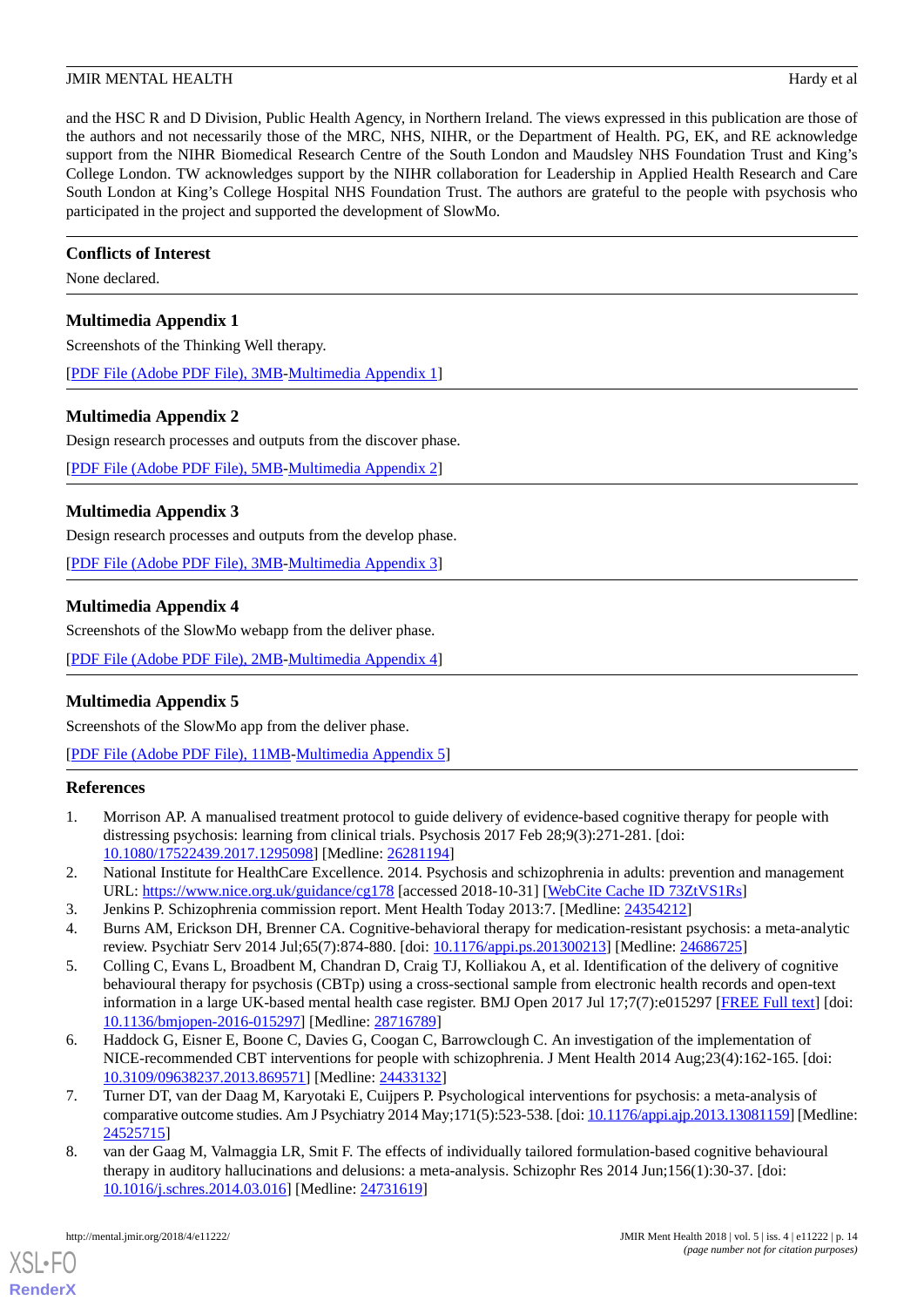- <span id="page-14-0"></span>9. Freeman D, Dunn G, Garety P, Weinman J, Kuipers E, Fowler D, et al. Patients' beliefs about the causes, persistence and control of psychotic experiences predict take-up of effective cognitive behaviour therapy for psychosis. Psychol Med 2013 Feb;43(2):269-277 [[FREE Full text](http://journals.cambridge.org/abstract_S0033291712001225)] [doi: [10.1017/S0033291712001225](http://dx.doi.org/10.1017/S0033291712001225)] [Medline: [22781166](http://www.ncbi.nlm.nih.gov/entrez/query.fcgi?cmd=Retrieve&db=PubMed&list_uids=22781166&dopt=Abstract)]
- <span id="page-14-7"></span>10. Garety P, Waller H, Emsley R, Jolley S, Kuipers E, Bebbington P, et al. Cognitive mechanisms of change in delusions: an experimental investigation targeting reasoning to effect change in paranoia. Schizophr Bull 2015 Mar;41(2):400-410 [\[FREE](http://europepmc.org/abstract/MED/25053650) [Full text\]](http://europepmc.org/abstract/MED/25053650) [doi: [10.1093/schbul/sbu103\]](http://dx.doi.org/10.1093/schbul/sbu103) [Medline: [25053650\]](http://www.ncbi.nlm.nih.gov/entrez/query.fcgi?cmd=Retrieve&db=PubMed&list_uids=25053650&dopt=Abstract)
- <span id="page-14-1"></span>11. Goldsmith LP, Lewis SW, Dunn G, Bentall RP. Psychological treatments for early psychosis can be beneficial or harmful, depending on the therapeutic alliance: an instrumental variable analysis. Psychol Med 2015 Aug;45(11):2365-2373 [\[FREE](http://europepmc.org/abstract/MED/25805118) [Full text\]](http://europepmc.org/abstract/MED/25805118) [doi: [10.1017/S003329171500032X](http://dx.doi.org/10.1017/S003329171500032X)] [Medline: [25805118](http://www.ncbi.nlm.nih.gov/entrez/query.fcgi?cmd=Retrieve&db=PubMed&list_uids=25805118&dopt=Abstract)]
- <span id="page-14-3"></span><span id="page-14-2"></span>12. Thomas N. What's really wrong with cognitive behavioral therapy for psychosis? Front Psychol 2015;6:323 [[FREE Full](https://dx.doi.org/10.3389/fpsyg.2015.00323) [text](https://dx.doi.org/10.3389/fpsyg.2015.00323)] [doi: [10.3389/fpsyg.2015.00323](http://dx.doi.org/10.3389/fpsyg.2015.00323)] [Medline: [25870572\]](http://www.ncbi.nlm.nih.gov/entrez/query.fcgi?cmd=Retrieve&db=PubMed&list_uids=25870572&dopt=Abstract)
- 13. Freeman D, Bradley J, Waite F, Sheaves B, DeWeever N, Bourke E, et al. Targeting recovery in persistent persecutory delusions: a proof of principle study of a new translational psychological treatment (the Feeling Safe Programme). Behav Cogn Psychother 2016 Sep;44(5):539-552 [[FREE Full text\]](https://www.cambridge.org/core/product/identifier/S1352465816000060/type/journal_article) [doi: [10.1017/S1352465816000060\]](http://dx.doi.org/10.1017/S1352465816000060) [Medline: [27044885\]](http://www.ncbi.nlm.nih.gov/entrez/query.fcgi?cmd=Retrieve&db=PubMed&list_uids=27044885&dopt=Abstract)
- <span id="page-14-4"></span>14. Freeman D, Waite F. Persistent persecutory delusions: The spirit, style and content of targeted treatment. World Psychiatry 2017 Jun;16(2):208-209 [\[FREE Full text\]](https://doi.org/10.1002/wps.20425) [doi: [10.1002/wps.20425\]](http://dx.doi.org/10.1002/wps.20425) [Medline: [28498594\]](http://www.ncbi.nlm.nih.gov/entrez/query.fcgi?cmd=Retrieve&db=PubMed&list_uids=28498594&dopt=Abstract)
- <span id="page-14-5"></span>15. Mehl S, Werner D, Lincoln TM. Does cognitive behaviour therapy for psychosis (CBTp) show a sustainable effect on delusions? A meta-analysis. Front Psychol 2015;6:1450 [[FREE Full text](https://dx.doi.org/10.3389/fpsyg.2015.01450)] [doi: [10.3389/fpsyg.2015.01450\]](http://dx.doi.org/10.3389/fpsyg.2015.01450) [Medline: [26500570](http://www.ncbi.nlm.nih.gov/entrez/query.fcgi?cmd=Retrieve&db=PubMed&list_uids=26500570&dopt=Abstract)]
- <span id="page-14-6"></span>16. Jolley S, Garety P, Peters E, Fornells-Ambrojo M, Onwumere J, Harris V, et al. Opportunities and challenges in Improving Access to Psychological Therapies for people with Severe Mental Illness (IAPT-SMI): evaluating the first operational year of the South London and Maudsley (SLaM) demonstration site for psychosis. Behav Res Ther 2015 Jan;64:24-30. [doi: [10.1016/j.brat.2014.11.006](http://dx.doi.org/10.1016/j.brat.2014.11.006)] [Medline: [25499927\]](http://www.ncbi.nlm.nih.gov/entrez/query.fcgi?cmd=Retrieve&db=PubMed&list_uids=25499927&dopt=Abstract)
- <span id="page-14-8"></span>17. Ward T, Garety PA. Fast and slow thinking in distressing delusions: a review of the literature and implications for targeted therapy. Schizophr Res 2017 Sep 16 [\[FREE Full text\]](https://linkinghub.elsevier.com/retrieve/pii/S0920-9964(17)30521-2) [doi: [10.1016/j.schres.2017.08.045\]](http://dx.doi.org/10.1016/j.schres.2017.08.045) [Medline: [28927863\]](http://www.ncbi.nlm.nih.gov/entrez/query.fcgi?cmd=Retrieve&db=PubMed&list_uids=28927863&dopt=Abstract)
- 18. Ross K, Freeman D, Dunn G, Garety P. A randomized experimental investigation of reasoning training for people with delusions. Schizophr Bull 2011 Mar;37(2):324-333 [[FREE Full text](http://europepmc.org/abstract/MED/19520745)] [doi: [10.1093/schbul/sbn165](http://dx.doi.org/10.1093/schbul/sbn165)] [Medline: [19520745\]](http://www.ncbi.nlm.nih.gov/entrez/query.fcgi?cmd=Retrieve&db=PubMed&list_uids=19520745&dopt=Abstract)
- <span id="page-14-9"></span>19. Waller H, Freeman D, Jolley S, Dunn G, Garety P. Targeting reasoning biases in delusions: a pilot study of the Maudsley Review Training Programme for individuals with persistent, high conviction delusions. J Behav Ther Exp Psychiatry 2011 Sep;42(3):414-421 [[FREE Full text](https://linkinghub.elsevier.com/retrieve/pii/S0005-7916(11)00037-1)] [doi: [10.1016/j.jbtep.2011.03.001\]](http://dx.doi.org/10.1016/j.jbtep.2011.03.001) [Medline: [21481815](http://www.ncbi.nlm.nih.gov/entrez/query.fcgi?cmd=Retrieve&db=PubMed&list_uids=21481815&dopt=Abstract)]
- <span id="page-14-11"></span><span id="page-14-10"></span>20. Waller H, Emsley R, Freeman D, Bebbington P, Dunn G, Fowler D, et al. Thinking Well: a randomised controlled feasibility study of a new CBT therapy targeting reasoning biases in people with distressing persecutory delusional beliefs. J Behav Ther Exp Psychiatry 2015 Sep;48:82-89 [\[FREE Full text\]](https://linkinghub.elsevier.com/retrieve/pii/S0005-7916(15)00025-7) [doi: [10.1016/j.jbtep.2015.02.007](http://dx.doi.org/10.1016/j.jbtep.2015.02.007)] [Medline: [25770671\]](http://www.ncbi.nlm.nih.gov/entrez/query.fcgi?cmd=Retrieve&db=PubMed&list_uids=25770671&dopt=Abstract)
- <span id="page-14-12"></span>21. Greenberger D, Padesky CA. Mind over Mood: A cognitive therapy manual for clients. In: Mind Over Mood: Change How You Feel by Changing the Way You Think. New York: Guilford Publications, Inc; 1995.
- <span id="page-14-13"></span>22. Chadwick PD, Lowe CF. A cognitive approach to measuring and modifying delusions. Behav Res Ther 1994 Mar; 32(3): 355-367. [Medline: [8192635\]](http://www.ncbi.nlm.nih.gov/entrez/query.fcgi?cmd=Retrieve&db=PubMed&list_uids=8192635&dopt=Abstract)
- 23. Garety PA, Ward T, Freeman D, Fowler D, Emsley R, Dunn G, et al. SlowMo, a digital therapy targeting reasoning in paranoia, versus treatment as usual in the treatment of people who fear harm from others: study protocol for a randomised controlled trial. Trials 2017 Nov 2;18(1):510 [\[FREE Full text\]](https://trialsjournal.biomedcentral.com/articles/10.1186/s13063-017-2242-7) [doi: [10.1186/s13063-017-2242-7](http://dx.doi.org/10.1186/s13063-017-2242-7)] [Medline: [29096681\]](http://www.ncbi.nlm.nih.gov/entrez/query.fcgi?cmd=Retrieve&db=PubMed&list_uids=29096681&dopt=Abstract)
- <span id="page-14-14"></span>24. O'Hanlon P, Aref-Adib G, Fonseca A, Lloyd-Evans B, Osborn D, Johnson S. Tomorrow's world: current developments in the therapeutic use of technology for psychosis. BJPsych advances 2018 Jan 2;22(05):301-310. [doi: [10.1192/apt.bp.115.014654](http://dx.doi.org/10.1192/apt.bp.115.014654)]
- <span id="page-14-15"></span>25. Hollis C, Morriss R, Martin J, Amani S, Cotton R, Denis M, et al. Technological innovations in mental healthcare: harnessing the digital revolution. Br J Psychiatry 2015 Apr;206(4):263-265. [doi: [10.1192/bjp.bp.113.142612](http://dx.doi.org/10.1192/bjp.bp.113.142612)] [Medline: [25833865\]](http://www.ncbi.nlm.nih.gov/entrez/query.fcgi?cmd=Retrieve&db=PubMed&list_uids=25833865&dopt=Abstract)
- 26. Moller AC, Merchant G, Conroy DE, West R, Hekler E, Kugler KC, et al. Applying and advancing behavior change theories and techniques in the context of a digital health revolution: proposals for more effectively realizing untapped potential. J Behav Med 2017 Feb;40(1):85-98. [doi: [10.1007/s10865-016-9818-7\]](http://dx.doi.org/10.1007/s10865-016-9818-7) [Medline: [28058516\]](http://www.ncbi.nlm.nih.gov/entrez/query.fcgi?cmd=Retrieve&db=PubMed&list_uids=28058516&dopt=Abstract)
- 27. Berry N, Lobban F, Emsley R, Bucci S. Acceptability of interventions delivered online and through mobile phones for people who experience severe mental health problems: a systematic review. J Med Internet Res 2016 May 31;18(5):e121 [[FREE Full text](http://www.jmir.org/2016/5/e121/)] [doi: [10.2196/jmir.5250](http://dx.doi.org/10.2196/jmir.5250)] [Medline: [27245693](http://www.ncbi.nlm.nih.gov/entrez/query.fcgi?cmd=Retrieve&db=PubMed&list_uids=27245693&dopt=Abstract)]
- 28. Ben-Zeev D, Brian RM, Jonathan G, Razzano L, Pashka N, Carpenter-Song E, et al. Mobile health (mHealth) versus clinic-based group intervention for people with serious mental illness: A randomized controlled trial. Psychiatr Serv 2018 May 25:appips201800063. [doi: [10.1176/appi.ps.201800063](http://dx.doi.org/10.1176/appi.ps.201800063)] [Medline: [29793397\]](http://www.ncbi.nlm.nih.gov/entrez/query.fcgi?cmd=Retrieve&db=PubMed&list_uids=29793397&dopt=Abstract)
- 29. Bucci S, Barrowclough C, Ainsworth J, Machin M, Morris R, Berry K, et al. Actissist: proof-of-concept trial of a theory-driven digital intervention for psychosis. Schizophr Bull 2018 Mar 16. [doi:  $10.1093$ /schbul/sby032] [Medline: [29566206\]](http://www.ncbi.nlm.nih.gov/entrez/query.fcgi?cmd=Retrieve&db=PubMed&list_uids=29566206&dopt=Abstract)
- 30. Firth J, Torous J. Smartphone apps for schizophrenia: a systematic review. JMIR Mhealth Uhealth 2015;3(4):e102 [\[FREE](http://mhealth.jmir.org/2015/4/e102/) [Full text\]](http://mhealth.jmir.org/2015/4/e102/) [doi: [10.2196/mhealth.4930](http://dx.doi.org/10.2196/mhealth.4930)] [Medline: [26546039\]](http://www.ncbi.nlm.nih.gov/entrez/query.fcgi?cmd=Retrieve&db=PubMed&list_uids=26546039&dopt=Abstract)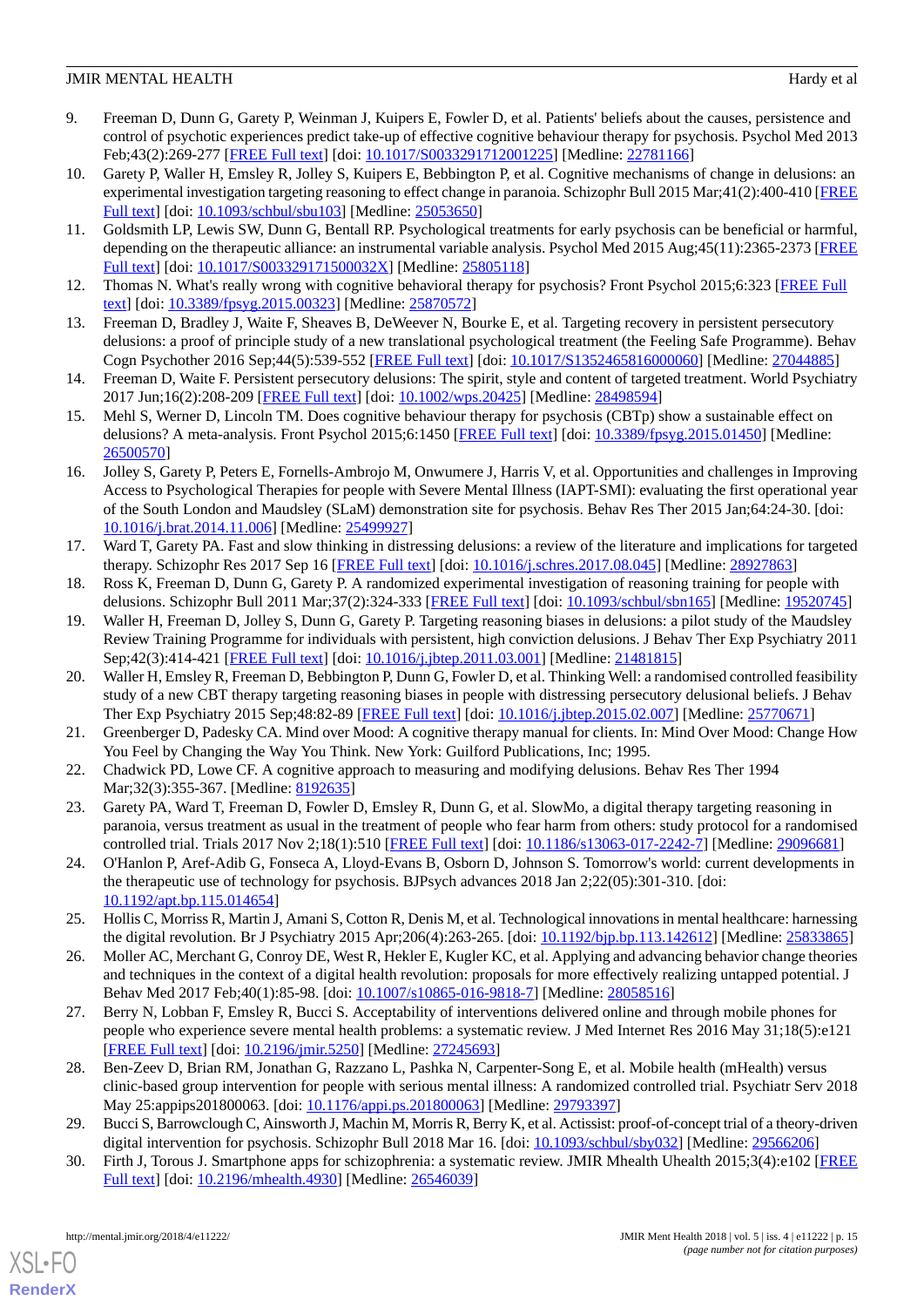- <span id="page-15-0"></span>31. Rus-Calafell M, Garety P, Sason E, Craig TJ, Valmaggia LR. Virtual reality in the assessment and treatment of psychosis: a systematic review of its utility, acceptability and effectiveness. Psychol Med 2018 Dec;48(3):362-391. [doi: [10.1017/S0033291717001945](http://dx.doi.org/10.1017/S0033291717001945)] [Medline: [28735593](http://www.ncbi.nlm.nih.gov/entrez/query.fcgi?cmd=Retrieve&db=PubMed&list_uids=28735593&dopt=Abstract)]
- <span id="page-15-1"></span>32. Biagianti B, Hidalgo-Mazzei D, Meyer N. Developing digital interventions for people living with serious mental illness: perspectives from three mHealth studies. Evid Based Ment Health 2017 Nov;20(4):98-101 [\[FREE Full text\]](http://europepmc.org/abstract/MED/29025862) [doi: [10.1136/eb-2017-102765\]](http://dx.doi.org/10.1136/eb-2017-102765) [Medline: [29025862\]](http://www.ncbi.nlm.nih.gov/entrez/query.fcgi?cmd=Retrieve&db=PubMed&list_uids=29025862&dopt=Abstract)
- 33. Ben-Zeev D, Scherer EA, Gottlieb JD, Rotondi AJ, Brunette MF, Achtyes ED, et al. mHealth for Schizophrenia: patient engagement with a mobile phone intervention following hospital discharge. JMIR Ment Health 2016;3(3):e34 [[FREE Full](http://mental.jmir.org/2016/3/e34/) [text](http://mental.jmir.org/2016/3/e34/)] [doi: [10.2196/mental.6348\]](http://dx.doi.org/10.2196/mental.6348) [Medline: [27465803](http://www.ncbi.nlm.nih.gov/entrez/query.fcgi?cmd=Retrieve&db=PubMed&list_uids=27465803&dopt=Abstract)]
- 34. Granholm E, Ben-Zeev D, Link PC, Bradshaw KR, Holden JL. Mobile assessment and treatment for schizophrenia (MATS): a pilot trial of an interactive text-messaging intervention for medication adherence, socialization and auditory hallucinations. Schizophr Bull 2012 May;38(3):414-425 [\[FREE Full text\]](http://schizophreniabulletin.oxfordjournals.org/cgi/pmidlookup?view=long&pmid=22080492) [doi: [10.1093/schbul/sbr155](http://dx.doi.org/10.1093/schbul/sbr155)] [Medline: [22080492](http://www.ncbi.nlm.nih.gov/entrez/query.fcgi?cmd=Retrieve&db=PubMed&list_uids=22080492&dopt=Abstract)]
- <span id="page-15-2"></span>35. Killikelly C, He Z, Reeder C, Wykes T. Improving adherence to web-based and mobile technologies for people with psychosis: systematic review of new potential predictors of adherence. JMIR Mhealth Uhealth 2017 Jul 20;5(7):e94 [\[FREE](http://mhealth.jmir.org/2017/7/e94/) [Full text\]](http://mhealth.jmir.org/2017/7/e94/) [doi: [10.2196/mhealth.7088](http://dx.doi.org/10.2196/mhealth.7088)] [Medline: [28729235\]](http://www.ncbi.nlm.nih.gov/entrez/query.fcgi?cmd=Retrieve&db=PubMed&list_uids=28729235&dopt=Abstract)
- <span id="page-15-3"></span>36. Rotondi AJ, Eack SM, Hanusa BH, Spring MB, Haas GL. Critical design elements of e-health applications for users with severe mental illness: singular focus, simple architecture, prominent contents, explicit navigation, and inclusive hyperlinks. Schizophr Bull 2015 Mar;41(2):440-448. [doi: [10.1093/schbul/sbt194](http://dx.doi.org/10.1093/schbul/sbt194)] [Medline: [24375458\]](http://www.ncbi.nlm.nih.gov/entrez/query.fcgi?cmd=Retrieve&db=PubMed&list_uids=24375458&dopt=Abstract)
- <span id="page-15-4"></span>37. Ludden GD, van Rompay TJ, Kelders SM, van Gemert-Pijnen JE. How to increase reach and adherence of web-based interventions: a design research viewpoint. J Med Internet Res 2015;17(7):e172 [[FREE Full text\]](http://www.jmir.org/2015/7/e172/) [doi: [10.2196/jmir.4201](http://dx.doi.org/10.2196/jmir.4201)] [Medline: [26163456](http://www.ncbi.nlm.nih.gov/entrez/query.fcgi?cmd=Retrieve&db=PubMed&list_uids=26163456&dopt=Abstract)]
- <span id="page-15-5"></span>38. Dorst K. The core of 'design thinking' and its application. Design Stud 2011 Nov;32(6):521-532. [doi: [10.1016/j.destud.2011.07.006\]](http://dx.doi.org/10.1016/j.destud.2011.07.006)
- <span id="page-15-6"></span>39. Dorst K. Frame creation and design in the expanded field. She Ji: The Journal of Design, Economics, and Innovation 2015;1(1):22-33. [doi: [10.1016/j.sheji.2015.07.003](http://dx.doi.org/10.1016/j.sheji.2015.07.003)]
- <span id="page-15-7"></span>40. de Beurs D, van Bruinessen I, Noordman J, Friele R, van Dulmen S. Active involvement of end users when developing web-based mental health interventions. Front. Psychiatry 2017 May 3;8. [doi: [10.3389/fpsyt.2017.00072\]](http://dx.doi.org/10.3389/fpsyt.2017.00072)
- 41. Orlowski S, Matthews B, Bidargaddi N, Jones G, Lawn S, Venning A, et al. Mental helath technologies: designing with consumers. JMIR Hum Factors 2016 Jan 28;3(1):e4 [\[FREE Full text\]](http://humanfactors.jmir.org/2016/1/e4/) [doi: [10.2196/humanfactors.4336\]](http://dx.doi.org/10.2196/humanfactors.4336) [Medline: [27026210\]](http://www.ncbi.nlm.nih.gov/entrez/query.fcgi?cmd=Retrieve&db=PubMed&list_uids=27026210&dopt=Abstract)
- <span id="page-15-8"></span>42. Fleming TM, de Beurs BD, Khazaal Y, Gaggioli A, Riva G, Botella C, et al. Maximising the impact of e-therapy and serious gaming: time for a paradigm shift. Front Psychiatry 2016;7:65 [[FREE Full text\]](http://europepmc.org/abstract/MED/27148094) [Medline: [27148094\]](http://www.ncbi.nlm.nih.gov/entrez/query.fcgi?cmd=Retrieve&db=PubMed&list_uids=27148094&dopt=Abstract)
- <span id="page-15-9"></span>43. Patel MS, Asch DA, Volpp KG. Wearable devices as facilitators, not drivers, of health behavior change. JAMA 2015 Feb 3;313(5):459-460. [doi: [10.1001/jama.2014.14781](http://dx.doi.org/10.1001/jama.2014.14781)] [Medline: [25569175\]](http://www.ncbi.nlm.nih.gov/entrez/query.fcgi?cmd=Retrieve&db=PubMed&list_uids=25569175&dopt=Abstract)
- 44. Torous J, Roberts LW. Needed innovation in digital health and smartphone applications for mental health: transparency and trust. JAMA Psychiatry 2017 May 1;74(5):437-438. [doi: [10.1001/jamapsychiatry.2017.0262](http://dx.doi.org/10.1001/jamapsychiatry.2017.0262)] [Medline: [28384700\]](http://www.ncbi.nlm.nih.gov/entrez/query.fcgi?cmd=Retrieve&db=PubMed&list_uids=28384700&dopt=Abstract)
- 45. Ben-Zeev D, Kaiser SM, Brenner CJ, Begale M, Duffecy J, Mohr DC. Development and usability testing of FOCUS: a smartphone system for self-management of schizophrenia. Psychiatr Rehabil J 2013 Dec;36(4):289-296 [[FREE Full text\]](http://europepmc.org/abstract/MED/24015913) [doi: [10.1037/prj0000019](http://dx.doi.org/10.1037/prj0000019)] [Medline: [24015913](http://www.ncbi.nlm.nih.gov/entrez/query.fcgi?cmd=Retrieve&db=PubMed&list_uids=24015913&dopt=Abstract)]
- 46. Bucci S, Lewis S, Ainsworth J, Haddock G, Machin M, Berry K, et al. Digital interventions in severe mental health problems: lessons from the Actissist development and trial. World Psychiatry 2018 Jun;17(2):230-231 [\[FREE Full text](https://doi.org/10.1002/wps.20535)] [doi: [10.1002/wps.20535](http://dx.doi.org/10.1002/wps.20535)] [Medline: [29856569](http://www.ncbi.nlm.nih.gov/entrez/query.fcgi?cmd=Retrieve&db=PubMed&list_uids=29856569&dopt=Abstract)]
- <span id="page-15-10"></span>47. Lal S, Dell'Elce J, Tucci N, Fuhrer R, Tamblyn R, Malla A. Preferences of young adults with first-episode psychosis for receiving specialised mental health services using technology: a survey study. JMIR Ment Health 2015;2(2):e18 [[FREE](http://mental.jmir.org/2015/2/e18/) [Full text\]](http://mental.jmir.org/2015/2/e18/) [doi: [10.2196/mental.4400](http://dx.doi.org/10.2196/mental.4400)] [Medline: [26543922\]](http://www.ncbi.nlm.nih.gov/entrez/query.fcgi?cmd=Retrieve&db=PubMed&list_uids=26543922&dopt=Abstract)
- 48. Lederman R, Wadley G, Gleeson J, Bendall S, Álvarez-Jiménez MA. Moderated online social therapy. ACM Trans Comput-Hum Interact 2014 Feb 1;21(1):1-26. [doi: [10.1145/2513179\]](http://dx.doi.org/10.1145/2513179)
- 49. Lobban F, Dodd AL, Dagnan D, Diggle PJ, Griffiths M, Hollingsworth B, et al. Feasibility and acceptability of web-based enhanced relapse prevention for bipolar disorder (ERPonline): trial protocol. Contemp Clin Trials 2015 Mar;41:100-109 [[FREE Full text](http://linkinghub.elsevier.com/retrieve/pii/S1551-7144(15)00005-1)] [doi: [10.1016/j.cct.2015.01.004](http://dx.doi.org/10.1016/j.cct.2015.01.004)] [Medline: [25602581\]](http://www.ncbi.nlm.nih.gov/entrez/query.fcgi?cmd=Retrieve&db=PubMed&list_uids=25602581&dopt=Abstract)
- 50. Lobban F, Robinson H, Appelbe D, Barraclough J, Bedson E, Collinge L, et al. Protocol for an online randomised controlled trial to evaluate the clinical and cost-effectiveness of a peer-supported self-management intervention for relatives of people with psychosis or bipolar disorder: Relatives Education And Coping Toolkit (REACT). BMJ Open 2017 Dec 18;7(7):e016965 [[FREE Full text](http://bmjopen.bmj.com/cgi/pmidlookup?view=long&pmid=28720617)] [doi: [10.1136/bmjopen-2017-016965](http://dx.doi.org/10.1136/bmjopen-2017-016965)] [Medline: [28720617](http://www.ncbi.nlm.nih.gov/entrez/query.fcgi?cmd=Retrieve&db=PubMed&list_uids=28720617&dopt=Abstract)]
- 51. Schlosser D, Campellone T, Kim D, Truong B, Vergani S, Ward C, et al. Feasibility of PRIME: a cognitive neuroscience-informed mobile app intervention to enhance motivated behavior and improve quality of life in recent onset schizophrenia. JMIR Res Protoc 2016 Apr 28;5(2):e77 [[FREE Full text\]](http://www.researchprotocols.org/2016/2/e77/) [doi: [10.2196/resprot.5450](http://dx.doi.org/10.2196/resprot.5450)] [Medline: [27125771](http://www.ncbi.nlm.nih.gov/entrez/query.fcgi?cmd=Retrieve&db=PubMed&list_uids=27125771&dopt=Abstract)]
- 52. Thomas N, Farhall J, Foley F, Leitan ND, Villagonzalo KA, Ladd E, et al. Promoting personal recovery in people with persisting psychotic disorders: development and pilot study of a novel digital intervention. Front Psychiatry 2016;7:196 [[FREE Full text](https://dx.doi.org/10.3389/fpsyt.2016.00196)] [doi: [10.3389/fpsyt.2016.00196\]](http://dx.doi.org/10.3389/fpsyt.2016.00196) [Medline: [28066271](http://www.ncbi.nlm.nih.gov/entrez/query.fcgi?cmd=Retrieve&db=PubMed&list_uids=28066271&dopt=Abstract)]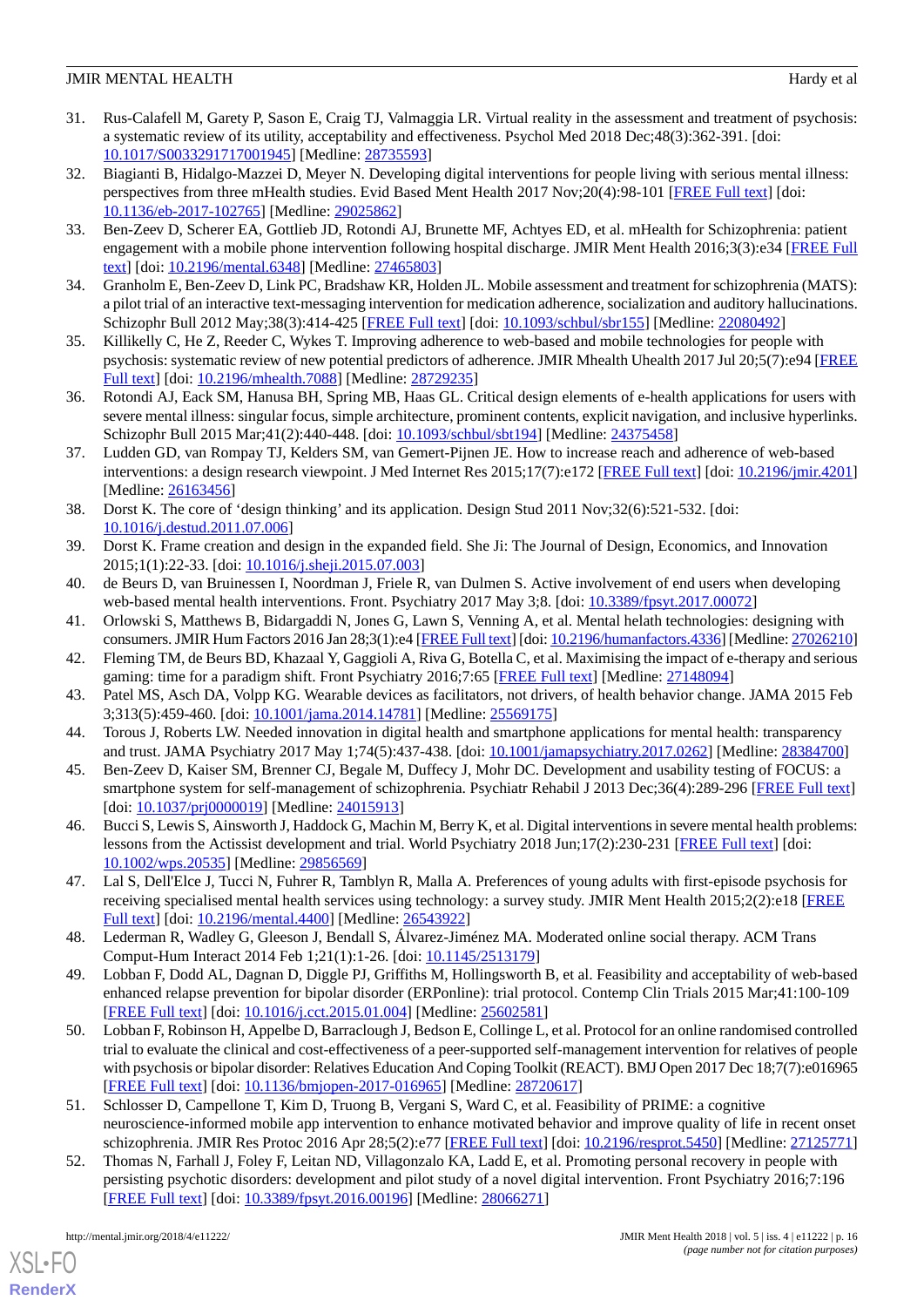- <span id="page-16-0"></span>53. Dodd AL, Mallinson S, Griffiths M, Morriss R, Jones SH, Lobban F. Users' experiences of an online intervention for bipolar disorder: important lessons for design and evaluation. Evid Based Ment Health 2017 Nov;20(4):133-139 [\[FREE Full text](http://europepmc.org/abstract/MED/29061886)] [doi: [10.1136/eb-2017-102754](http://dx.doi.org/10.1136/eb-2017-102754)] [Medline: [29061886](http://www.ncbi.nlm.nih.gov/entrez/query.fcgi?cmd=Retrieve&db=PubMed&list_uids=29061886&dopt=Abstract)]
- <span id="page-16-1"></span>54. Design Council. 2005. Eleven lessons: managing design in eleven global brands A study of the design process URL: [https:/](https://www.designcouncil.org.uk/sites/default/files/asset/document/ElevenLessons_Design_Council%20(2).pdf) [/www.designcouncil.org.uk/sites/default/files/asset/document/ElevenLessons\\_Design\\_Council%20\(2\).pdf](https://www.designcouncil.org.uk/sites/default/files/asset/document/ElevenLessons_Design_Council%20(2).pdf) [accessed 2018-10-29] [\[WebCite Cache ID 73XYknVzS\]](http://www.webcitation.org/

                                            73XYknVzS)
- <span id="page-16-3"></span><span id="page-16-2"></span>55. Keates SL, Clarkson J. Countering Design Exclusion: An Introduction to Inclusive Design. London: Springer; 2003.
- <span id="page-16-4"></span>56. Green CE, Freeman D, Kuipers E, Bebbington P, Fowler D, Dunn G, et al. Measuring ideas of persecution and social reference: the Green et al. Paranoid Thought Scales (GPTS). Psychol Med 2008 Jan;38(1):101-111. [doi: [10.1017/S0033291707001638](http://dx.doi.org/10.1017/S0033291707001638)] [Medline: [17903336](http://www.ncbi.nlm.nih.gov/entrez/query.fcgi?cmd=Retrieve&db=PubMed&list_uids=17903336&dopt=Abstract)]
- <span id="page-16-5"></span>57. Kahneman D. Thinking, fast and slow. New York, NY: Farrar, Straus and Giroux; 2011.
- <span id="page-16-6"></span>58. Andreasen NC. The Scale of the Assessment of Positive Symptoms (SAPS). Iowa City: University of Iowa; 1984. URL: <http://www.bli.uzh.ch/BLI/PDF/saps.pdf> [accessed 2018-10-31] [\[WebCite Cache ID 73a1qAqCI\]](http://www.webcitation.org/

                                            73a1qAqCI)
- <span id="page-16-7"></span>59. Kirkpatrick B, Strauss GP, Nguyen L, Fischer BA, Daniel DG, Cienfuegos A, et al. The brief negative symptom scale: psychometric properties. Schizophr Bull 2011 Mar;37(2):300-305 [\[FREE Full text](http://europepmc.org/abstract/MED/20558531)] [doi: [10.1093/schbul/sbq059](http://dx.doi.org/10.1093/schbul/sbq059)] [Medline: [20558531](http://www.ncbi.nlm.nih.gov/entrez/query.fcgi?cmd=Retrieve&db=PubMed&list_uids=20558531&dopt=Abstract)]
- <span id="page-16-8"></span>60. Wessely S, Buchanan A, Reed A, Cutting J, Everitt B, Garety P, et al. Acting on delusions. I: Prevalence. Br J Psychiatry 1993 Jul;163:69-76. [Medline: [8353703](http://www.ncbi.nlm.nih.gov/entrez/query.fcgi?cmd=Retrieve&db=PubMed&list_uids=8353703&dopt=Abstract)]
- <span id="page-16-9"></span>61. Freeman D, Garety PA, Fowler D, Kuipers E, Bebbington PE, Dunn G. Why do people with delusions fail to choose more realistic explanations for their experiences? An empirical investigation. J Consult Clin Psychol 2004 Aug;72(4):671-680. [doi: [10.1037/0022-006X.72.4.671](http://dx.doi.org/10.1037/0022-006X.72.4.671)] [Medline: [15301652](http://www.ncbi.nlm.nih.gov/entrez/query.fcgi?cmd=Retrieve&db=PubMed&list_uids=15301652&dopt=Abstract)]
- <span id="page-16-10"></span>62. Tennant R, Hiller L, Fishwick R, Platt S, Joseph S, Weich S, et al. The Warwick-Edinburgh mental well-being scale (WEMWBS): development and UK validation. Health Qual Life Outcomes 2007;5:63 [[FREE Full text](http://www.hqlo.com/content/5//63)] [doi: [10.1186/1477-7525-5-63\]](http://dx.doi.org/10.1186/1477-7525-5-63) [Medline: [18042300\]](http://www.ncbi.nlm.nih.gov/entrez/query.fcgi?cmd=Retrieve&db=PubMed&list_uids=18042300&dopt=Abstract)
- <span id="page-16-12"></span><span id="page-16-11"></span>63. British Standards Institute. PAS 277: Health and wellness apps: Quality criteria across the life cycle. In: Code of Practice. London: BSI; 2015.
- 64. Mohr DC, Riper H, Schueller SM. Asolution-focused research approach to achieve an implementable revolution in digital mental health. JAMA Psychiatry 2018 Feb 1;75(2):113-114. [doi: [10.1001/jamapsychiatry.2017.3838\]](http://dx.doi.org/10.1001/jamapsychiatry.2017.3838) [Medline: [29238805\]](http://www.ncbi.nlm.nih.gov/entrez/query.fcgi?cmd=Retrieve&db=PubMed&list_uids=29238805&dopt=Abstract)
- <span id="page-16-14"></span><span id="page-16-13"></span>65. Greenhalgh T, Wherton J, Papoutsi C, Lynch J, Hughes G, A'Court C, et al. Beyond Adoption: a new framework for theorizing and evaluating nonadoption, abandonment, and challenges to the scale-up, spread, and sustainability of health and care technologies. J Med Internet Res 2017 Nov 1;19(11):e367 [\[FREE Full text\]](https://doi.org/10.2196/jmir.8775) [doi: [10.2196/jmir.8775\]](http://dx.doi.org/10.2196/jmir.8775) [Medline: [29092808](http://www.ncbi.nlm.nih.gov/entrez/query.fcgi?cmd=Retrieve&db=PubMed&list_uids=29092808&dopt=Abstract)]
- <span id="page-16-15"></span>66. Schueller SM, Munoz RF, Mohr DC. Realizing the potential of behavioural intervention technologies. Curr Dir Psychol Sci 2013 Dec 3;22(6):478-483. [doi: [10.1177/0963721413495872](http://dx.doi.org/10.1177/0963721413495872)]
- 67. Mohr DC, Lyon AR, Lattie EG, Reddy M, Schueller SM. Accelerating digital mental health research from early design and creation to successful implementation and sustainment. J Med Internet Res 2017 May 10;19(5):e153 [\[FREE Full text](http://www.jmir.org/2017/5/e153/)] [doi: [10.2196/jmir.7725\]](http://dx.doi.org/10.2196/jmir.7725) [Medline: [28490417\]](http://www.ncbi.nlm.nih.gov/entrez/query.fcgi?cmd=Retrieve&db=PubMed&list_uids=28490417&dopt=Abstract)
- 68. Biagianti B, Quraishi SH, Schlosser DA. Potential benefits of incorporating peer-to-peer interactions into digital interventions for psychotic disorders: a systematic review. Psychiatr Serv 2018 Apr 1;69(4):377-388. [doi: [10.1176/appi.ps.201700283](http://dx.doi.org/10.1176/appi.ps.201700283)] [Medline: [29241435](http://www.ncbi.nlm.nih.gov/entrez/query.fcgi?cmd=Retrieve&db=PubMed&list_uids=29241435&dopt=Abstract)]
- <span id="page-16-16"></span>69. Provoost S, Lau HM, Ruwaard J, Riper H. Embodied conversational agents in clinical psychology: a scoping review. J Med Internet Res 2017 May 9;19(5):e151 [\[FREE Full text\]](http://www.jmir.org/2017/5/e151/) [doi: [10.2196/jmir.6553\]](http://dx.doi.org/10.2196/jmir.6553) [Medline: [28487267\]](http://www.ncbi.nlm.nih.gov/entrez/query.fcgi?cmd=Retrieve&db=PubMed&list_uids=28487267&dopt=Abstract)
- <span id="page-16-17"></span>70. Scholten MR, Kelders SM, Van Gemert-Pijnen JE. Self-guided web-based interventions: scoping review on user needs and the potential of embodied conversational agents to address them. J Med Internet Res 2017 Nov 16;19(11):e383 [\[FREE Full](http://www.jmir.org/2017/11/e383/) [text](http://www.jmir.org/2017/11/e383/)] [doi: [10.2196/jmir.7351](http://dx.doi.org/10.2196/jmir.7351)] [Medline: [29146567](http://www.ncbi.nlm.nih.gov/entrez/query.fcgi?cmd=Retrieve&db=PubMed&list_uids=29146567&dopt=Abstract)]
- <span id="page-16-18"></span>71. Kawachi I. It's all in the game - the uses of gamification to motivate behavior change. JAMA Intern Med 2017 Nov 1;177(11):1593-1594. [doi: [10.1001/jamainternmed.2017.4798\]](http://dx.doi.org/10.1001/jamainternmed.2017.4798) [Medline: [28973152](http://www.ncbi.nlm.nih.gov/entrez/query.fcgi?cmd=Retrieve&db=PubMed&list_uids=28973152&dopt=Abstract)]
- 72. Hekler EB, Klasnja P, Riley WT, Buman MP, Huberty J, Rivera DE, et al. Agile science: creating useful products for behavior change in the real world. Transl Behav Med 2016 Jun;6(2):317-328 [[FREE Full text\]](http://europepmc.org/abstract/MED/27357001) [doi: [10.1007/s13142-016-0395-7\]](http://dx.doi.org/10.1007/s13142-016-0395-7) [Medline: [27357001](http://www.ncbi.nlm.nih.gov/entrez/query.fcgi?cmd=Retrieve&db=PubMed&list_uids=27357001&dopt=Abstract)]
- 73. Ben-Zeev D, Schueller SM, Begale M, Duffecy J, Kane JM, Mohr DC. Strategies for mHealth research: lessons from 3 mobile intervention studies. Adm Policy Ment Health 2015 Mar;42(2):157-167. [doi: [10.1007/s10488-014-0556-2\]](http://dx.doi.org/10.1007/s10488-014-0556-2) [Medline: [24824311](http://www.ncbi.nlm.nih.gov/entrez/query.fcgi?cmd=Retrieve&db=PubMed&list_uids=24824311&dopt=Abstract)]

## **Abbreviations**

[XSL](http://www.w3.org/Style/XSL)•FO **[RenderX](http://www.renderx.com/)**

**BNSS:** Brief Negative Symptom Scale **CBT:** cognitive behavioral therapy **CBTp:** cognitive behavioral therapy for psychosis